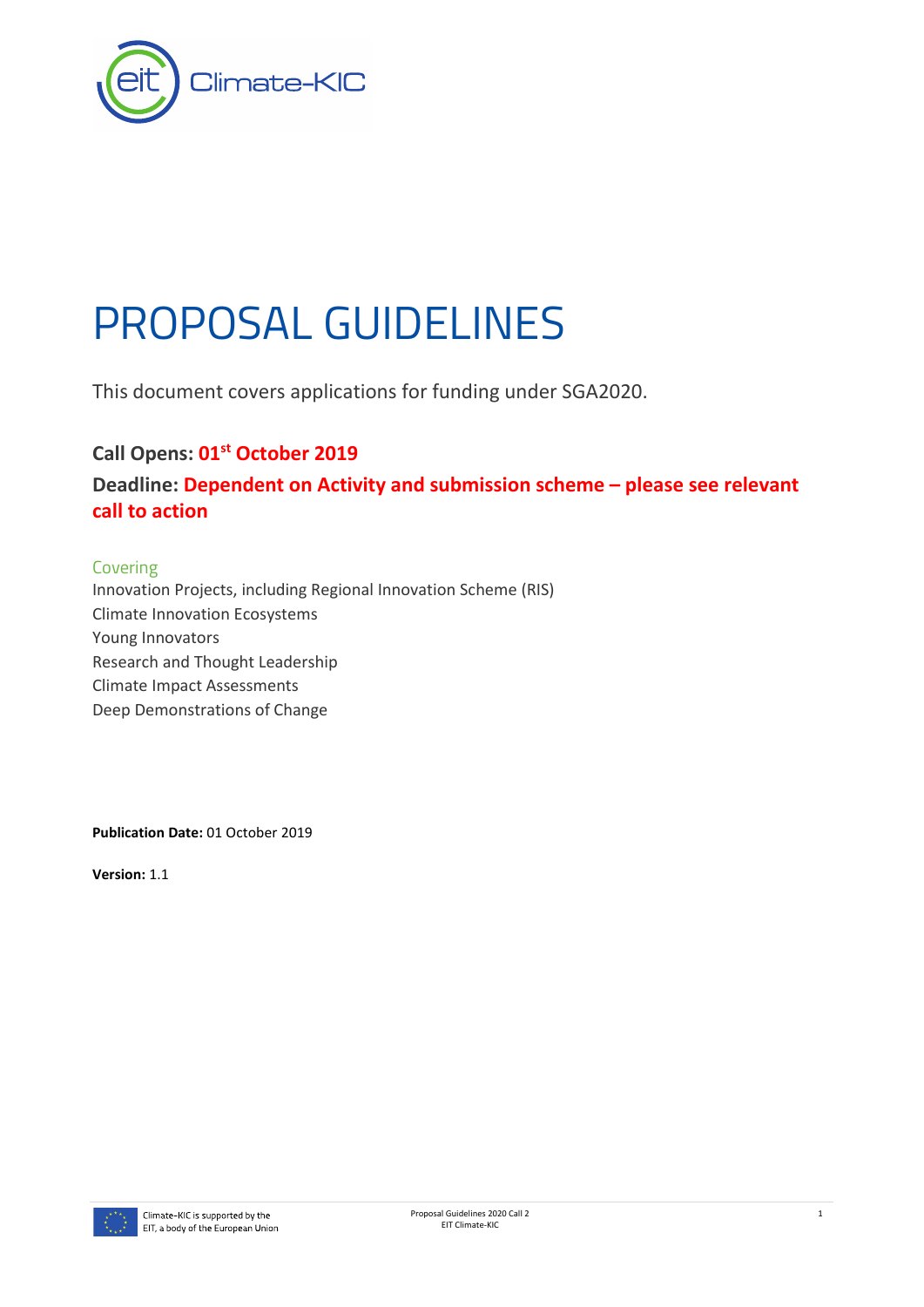

# Contents

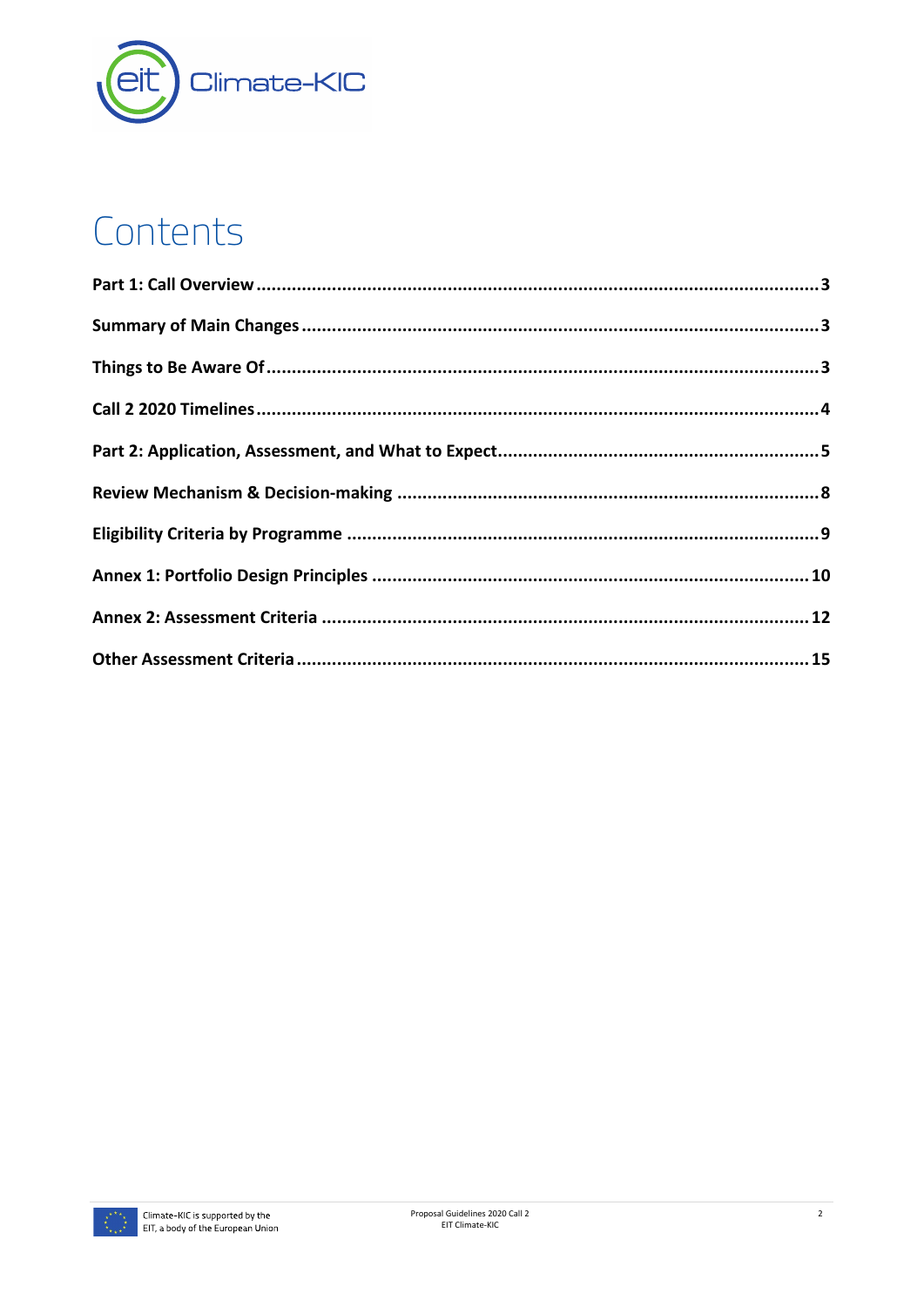

# <span id="page-2-0"></span>Part 1: Call Overview

# <span id="page-2-1"></span>Summary of Main Changes

Operating one stage and two stage application processes

- We now operate two types of submission scheme:
	- A one-stage submission scheme, proponents must submit a full proposal on or before the deadline as indicated for the relevant activity.
	- A two-stage submission scheme, there is a first-stage and a second-stage evaluation (against the evaluation criteria for each stage). In a two-stage submission scheme, proposals must pass the first-stage submission in order to proceed to the second. For avoidance of doubt, an Expression of Interest (first-stage) must be submitted within the specified timeframe – failure to do so will preclude the full submission of a full proposal (second-stage) for that call.
- We are not splitting the call into multiple innovation sub-categories as we have done previously. We are not asking proposers to select Pathfinder, Accelerator, Demonstrator or Scaler for example. However, in the detailed guidance, we do highlight the specific requirements associated with Ecosystem proposals (see below) as these have different characteristics to the body of innovation proposals. Equally, it is important to be clear how mature the innovation is on an innovation development journey.

# <span id="page-2-2"></span>Things to Be Aware Of

To increase your chances of being successful, please:

Engage with someone from EIT Climate-KIC, who are ready to co-create ideas with you. Contacts can be found on website:<https://www.climate-kic.org/in-your-country/>

Read the eligibility, and assessment criteria and the portfolio design principles annexes enclosed within this document. These will be used by EIT Climate-KIC and, where relevant, external assessors to assess proposals. Note that details vary from programme to programme.

- This call will be followed by a Resubmission board, where proponents may be invited by EIT Climate-KIC to resubmit a proposal following a re-working period for re-consideration for funding in 2020. Proposals accepted to the board are by invitation only.
- UK Partners and Linked Third Parties, and consortiums involving UK entities are advised to read the communications issued by EIT Climate-KIC regarding eligibility and the UK's exit from the EU detailed under the Brexit section on th[e website.](https://www.climate-kic.org/partner-information-page/)
- EIT Climate-KIC will use a portfolio approach and reserve the right to redistribute funding between areas depending on the quality of incoming applications and portfolio needs. This is to make sure that the criteria described in the call documentation is met for all projects considered to be above the quality threshold.

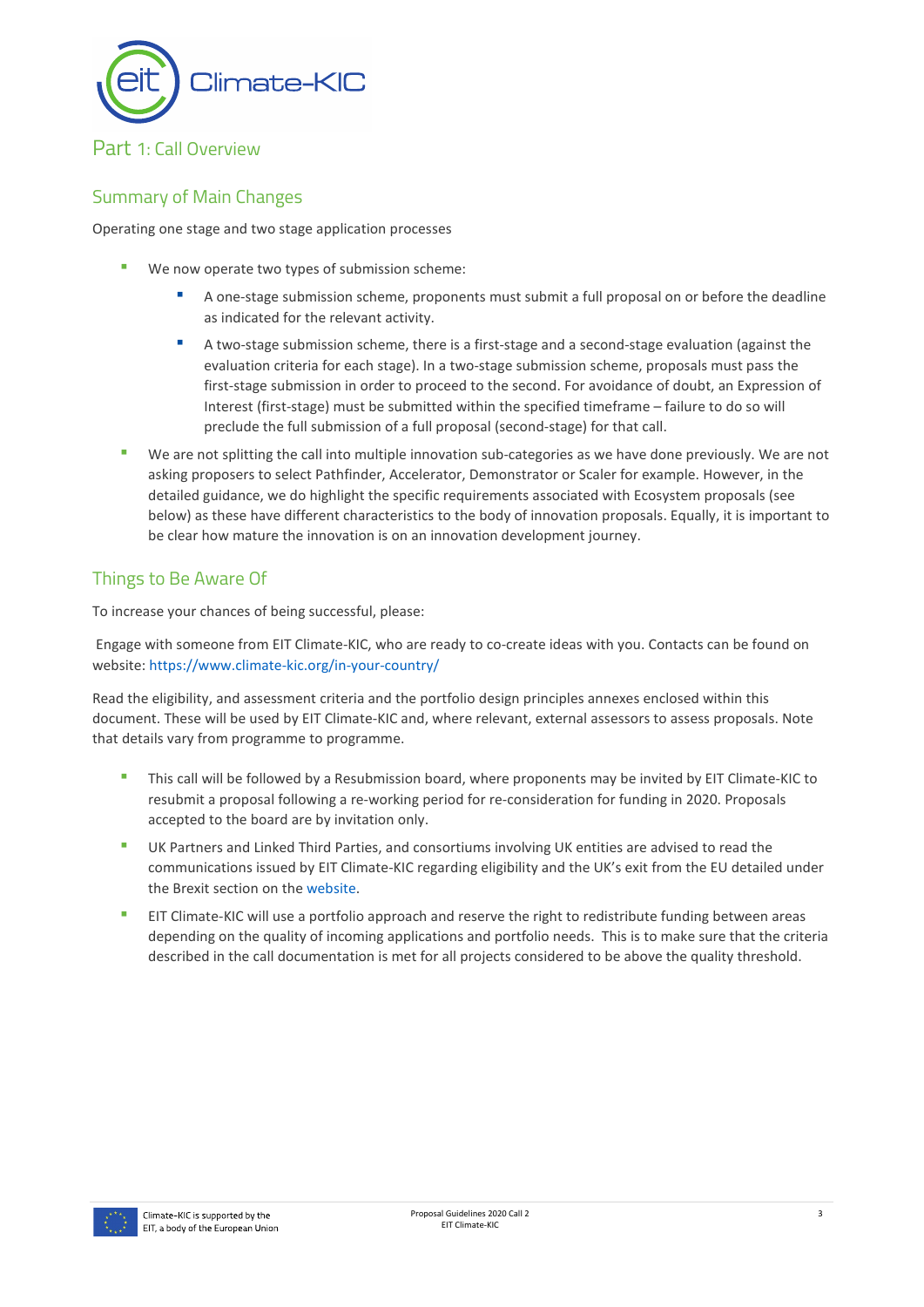

# <span id="page-3-0"></span>Call 2 2020 Timelines

#### **This call for proposals covers funding applications for 2020 start dates only.**

Timeline for Innovation Projects including Regional Innovation Scheme, and Climate Innovation Ecosystems

- October 1, 2019 Call Documentation released and online application portal (Plaza) opens for proposal preparations
- October 25, 2019: Deadline for first- stage: Proponents must submit Expression of Interest (in Plaza)
- November 18, 2019: Successful Proponents invited to second-stage submission
- **■** January 03, 2020: Deadline for second-stage: Invited proponents must submit Full Proposal (in Plaza)
- March 16, 2020: Final decisions for second-stage applications will be communicated to proponents

#### Timeline for Young Innovators

- The deadline for submitting a full proposal in PLAZA is October 31, 2019, 1800hrs CET
- The final outcomes and feedback will be communicated by November 22, 2019

#### Timeline for Research and Thought Leadership

- The deadline for submitting a full proposal in PLAZA is January 03, 2020 1800hrs CET
- The final outcomes and feedback will be communicated by January 20, 2020

#### Timeline for Climate Impact Assessments

- The deadline for submitting a full proposal in PLAZA is November 10, 2019, 1800hrs CET
- The final outcomes will be communicated by December 31, 2019

#### Timeline for Deep Demonstrations of Change

- The deadline for submitting a full proposal in PLAZA is November 5, 2019 1800hrs CET
- Proponents who successfully pass the first stage assessment will be notified by November 18, 2019.
- The final outcomes will be communicated by December 13, 2019.

#### Timeline for The Journey Hosts 2020

- The deadline for submitting a full proposal in PLAZA is November 13, 2019 1800hrs CET
- The final outcomes will be communicated by November 30, 2019.

#### Proposal Submission

Proposals can be submitted at any time from the launch of the call **until 1800hrs CET** on the day of closing as indicated in the timeline section of this document. We strongly recommend that you liaise with your local EIT Climate-KIC office prior to submitting a proposal to receive support and guidance on completing your application.

#### **All applications must be submitted via Plaza.**

**Please note:** No extensions will be granted. Any changes to the proposal requested by the applicant after submission will not be allowed.

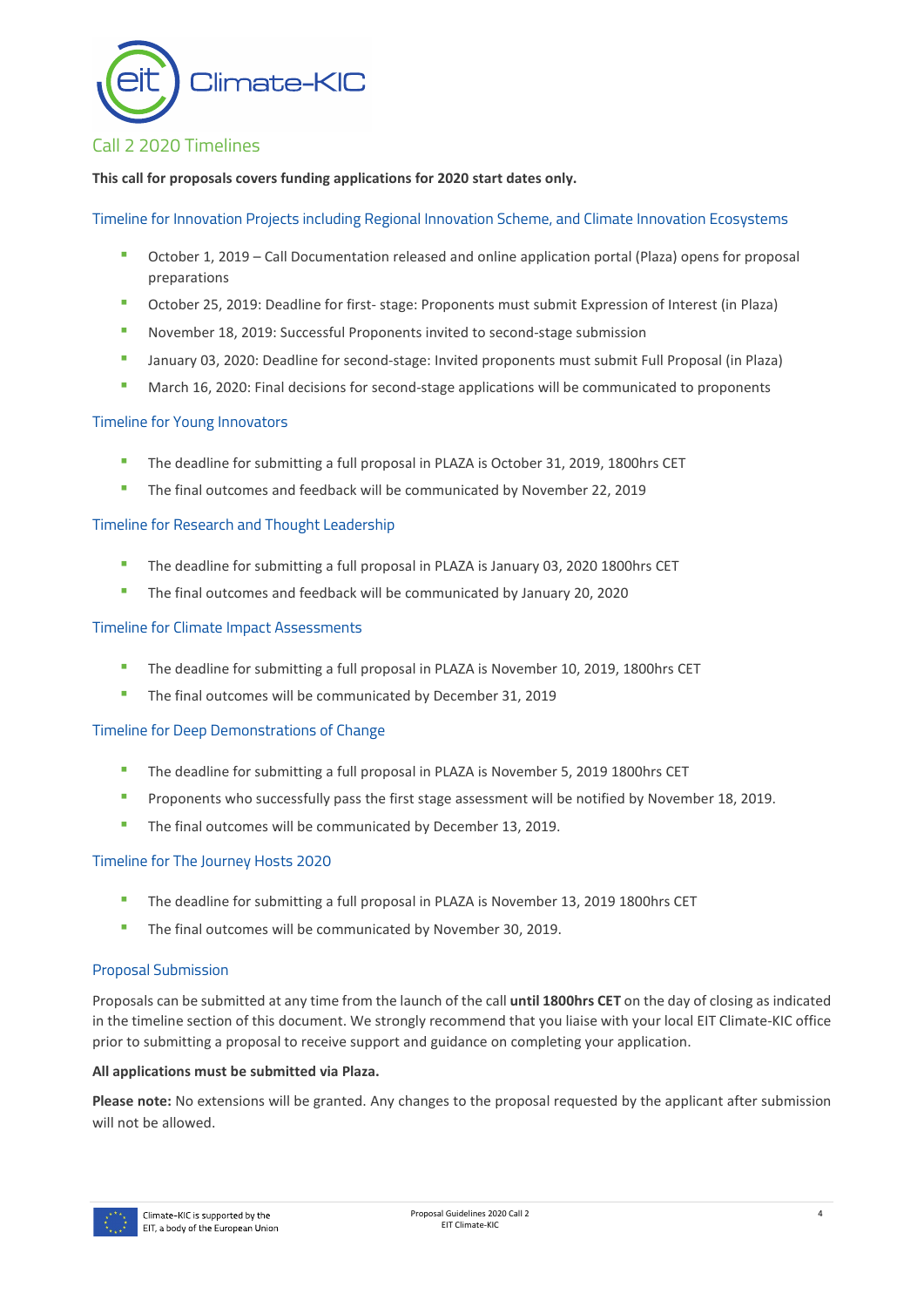

# <span id="page-4-0"></span>Part 2: Application, Assessment, and What to Expect

#### How to Participate

To Participate in this call, you should ensure:

- That you've read this document and the Call to Action carefully, and started to think about what contribution your idea could make to the portfolio
- You have reviewed our online tool [Expative](https://climate-kic-community.cognitive.city/cognitive) to see what else is in our portfolio
- **You have spoken to people at EIT Climate-KIC about the idea you have, to see if it is worth putting in an expression of interest**
- You have registered both your organisation and your individual account in our grant management system Plaza early. Registration processes can take 48 hours to approve – so don't leave it until the last minute! Please ensure you have registered more than 5 days in advance of any deadline.

If you've done all the above and wish to proceed, you should then complete your expression of interest or Proposal in Plaza ahead of the deadline. If invited to do so, you must also complete the full proposal by the specified deadline. EIT Climate-KIC will not proceed with any late applications. Plaza is available via[: https://plaza.climate](https://plaza.climate-kic.org/SITE/PRIVATE/GO/login.aspx)[kic.org/SITE/PRIVATE/GO/login.aspx](https://plaza.climate-kic.org/SITE/PRIVATE/GO/login.aspx)

Please note that we will not accept any applications outside of the system. If you experience difficulties with the system please consult the guidance within the Systems Manuals section of Plaza, if you are still unable to resolve your issue then please: for technical issues raise a support ticket in the system, for all other queries contact your local EIT Climate-KIC team for support. **We will not accept late submissions and please note the system will be locked after the deadline**.

The information requested in Plaza is required to verify that projects are constructed and planned effectively by the organisations receiving funding and to meet our reporting obligations from EIT. Please ensure that all required information is provided. Without the availability of the relevant information the application will not be progressed. Based on experience, EIT Climate-KIC would like to **request attention to detail in the cost category descriptions** – please consult the help-notes that you will find alongside each field in the system for guidance and examples where offered.

All applications should be written in English. Exceptions can be made for supporting documents, such as letters of intent, which you may wish to attach in the 'Files' tab in Plaza. – these documents could be written in one of the official languages spoken in the country from which the application is submitted. To be assessed by all reviewers, you may choose to provide a short summary in English. EIT Climate-KIC reserves the right to request a translation at any time. EIT Climate-KIC also reserves the right not to pass additional information to reviewers if not provided in English or supported by a translation.

Please be aware that the system does not support images or graphics (if required please submit these as a PDF under the 'Files' tab – you will need to clearly name this document and reference it within the workplan/ work package information provided. Any tables, graphs, or images inserted into other sections of the Proposal will not be provided to independent reviewers for evaluation.

#### Lodging a Complaint About a Failed Submission

If you think that the submission of your proposal was not entirely successful due to a technical error on the side of EIT Climate-KIC, you may lodge a complaint through the IT Support page on Plaza, available from the 'Support' tab on the homepage. For the complaint to be admissible it must be filed within 24 hours following that of the call closure, ideally as soon as the issue arises to enable submission prior to the deadline. You will receive an automatic acknowledgement.

What else to do? You should secure a PDF version of all the parts of your proposal holding a time stamp (file attributes listing the date and time of creation and last modification) that is prior to the call deadline

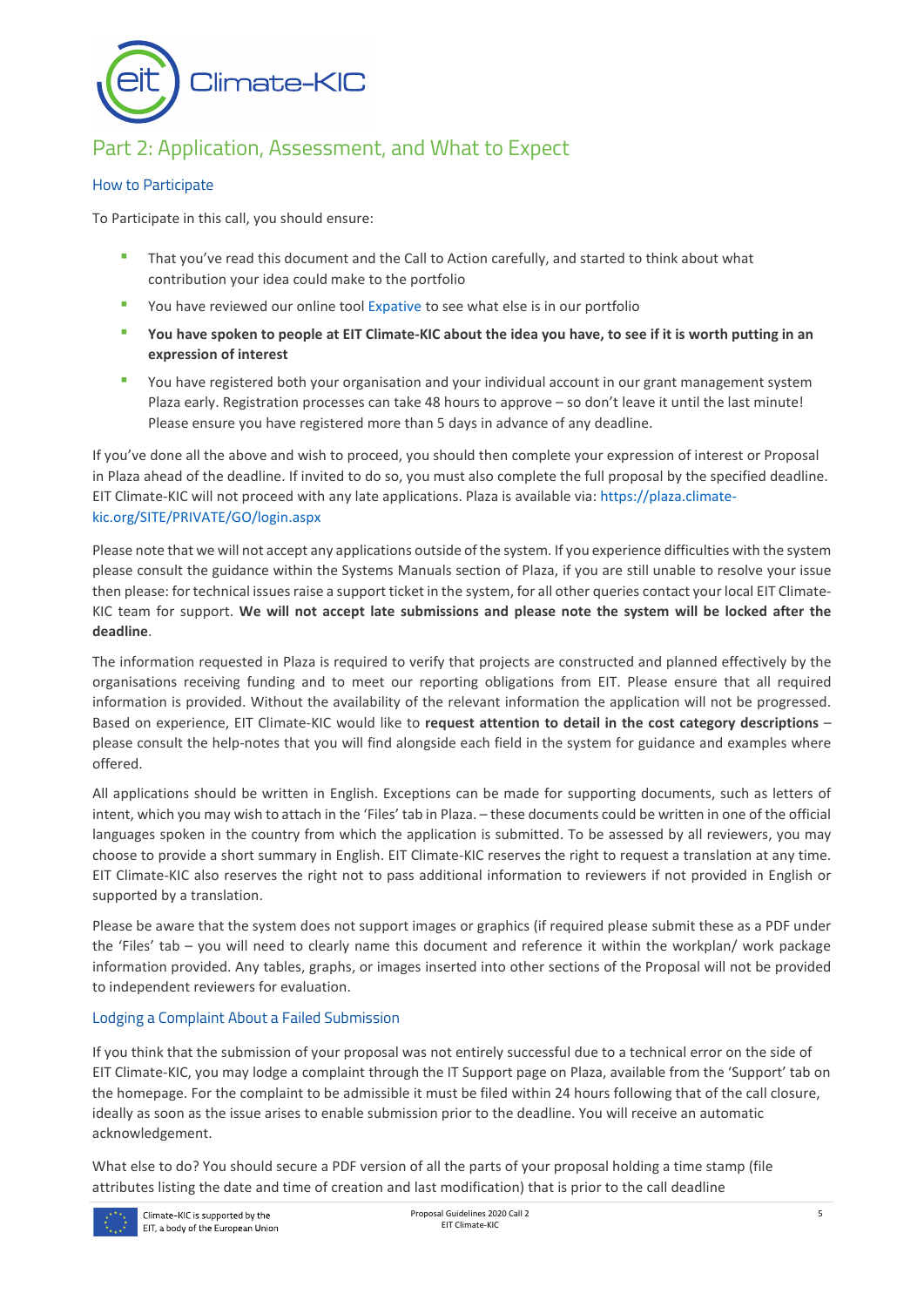

dd/mm/yyyy:hh:mm, as well as any proof of the alleged failure (e.g. screenshots). Later in the procedure you may be requested by the operations team reviewing the case to provide these items. Please note that any information regarding the proposal will be treated in a strictly confidential manner.

To consider your complaint is upheld, the audit trail (application log files and access log files of the IT systems involved) must show that there was indeed a technical problem on EIT Climate-KICs side which prevented you from submitting (or resubmitting) the proposal using the Plaza.

Outcome: You will receive a notification about the outcome of the treatment of your complaint within 48 hours of all evidence being provided. If a decision cannot be reached in this timeframe, you will receive a holding reply. If your complaint is upheld, the files submitted, for which the investigation has demonstrated that technical problems on the EIT Climate-KICs side prevented (re)submitting, will be used as a reference for accepting the proposal for subsequent evaluation. In absence of such documents, the version present in Plaza will be evaluated.

#### Preparing a proposal

We now operate both one-stage and two-stage application processes, for the latter there is a first-stage and a second-stage evaluation (against the evaluation criteria for each stage). In a two-stage submission scheme, proposals must pass the first-stage submission to proceed to the second stage. For avoidance of doubt, an Expression of Interest must be submitted within the specified timeframe – failure to do so will preclude the full submission of any new idea. Please check you have read the relevant call to action to understand the application process that applies to you.

If you are completing an Expression of Interest, you should include brief statements of the following:

- A clear articulation of the need, problem or challenge the proposal will address.
- **•** A strong strategic argument for how the innovation will effect change in one or more of the four systems outlined (cities, finance, materials, land), including the lever(s) of change it will influence to do so.
- A description of the proposed solution or path to develop the solution.
- The geographical focus of any activities, the organisations involved in the proposal, the project start and end date, and proposed budget.
- How this idea brings something new to EIT Climate-KIC's portfolio.

Note, while proposals do not need to be a systemic (addressing a whole system) in and of themselves, the ideas statement should outline the system that the proposal will intervene in.

At the full proposal stage, proposers will also need to detail the role of each organisation involved, budget breakdowns, key performance indicators, and several other components outlined in our detailed guidance. This is not needed at the expression of interest phase.

When completing your full proposal application, you will need to pay attention to:

- How you detail the activities that will be conducted (the workplan) to achieve the objectives of the project/activity
- The outputs of your work. EIT use the format of Outputs, Deliverables, and KPIs.
	- Outputs should be considered substantial pieces of work done to achieve the objectives a typical formulation might see one output per work package.
	- Deliverables are supporting documentary evidence that evidence the work has taken place to the standard planned and they should always be high quality and 2 or 3 deliverables might typically underpin one major output. Suggested deliverable types can be found [here.](https://www.climate-kic.org/wp-content/uploads/2019/02/C-KIC_Reporting-Guidance-for-Partner.pdf)
	- KPIs are Key Performance Indicators and there are two sets of KPIs Climate-KIC KPIs and EIT KPIs both can be found [here.](https://www.climate-kic.org/wp-content/uploads/2019/02/EIT-and-Climate-KIC-KPIs-2018-and-2019.pdf)

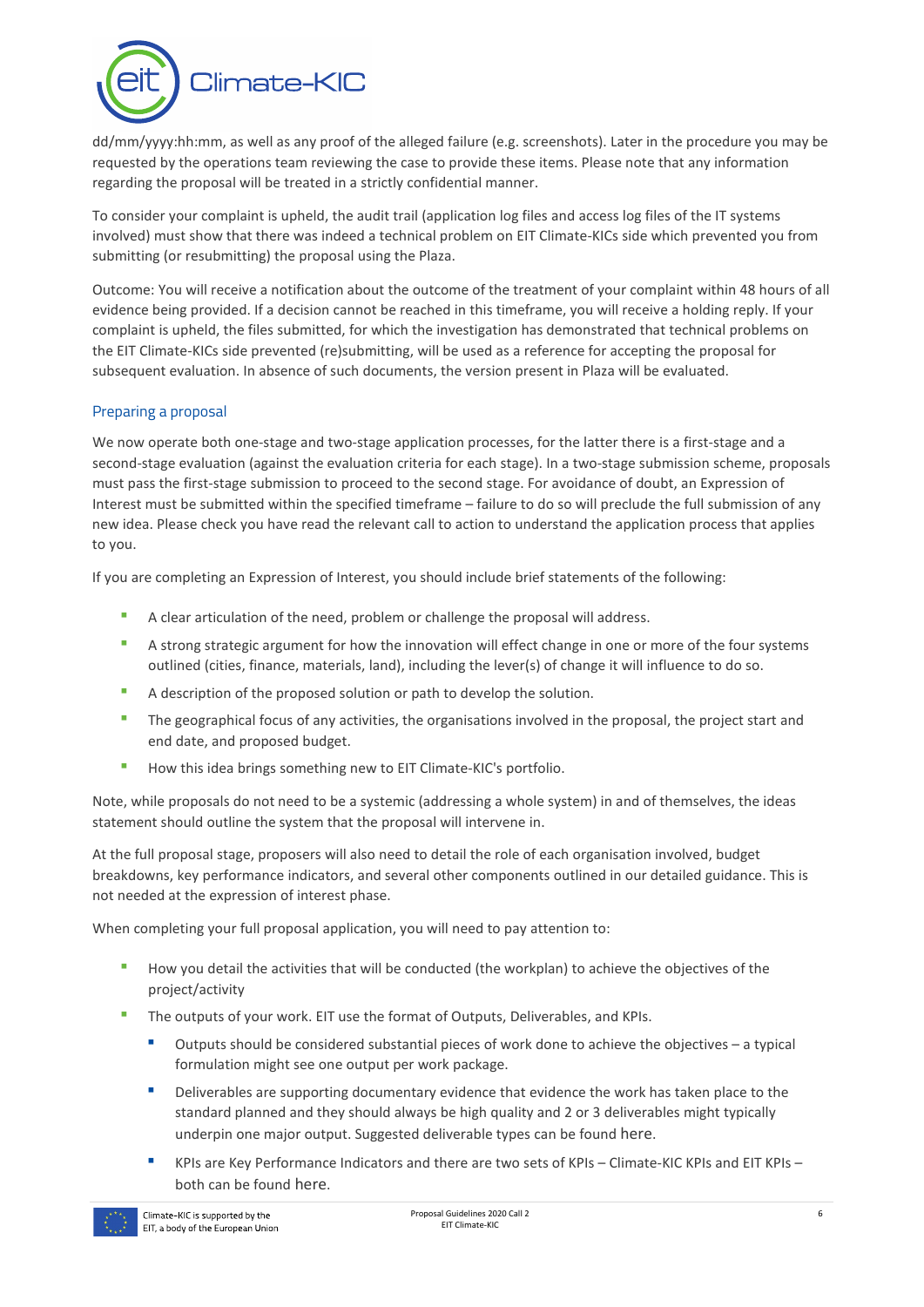

Proponents must now also identify KIC Complementary Activities at proposal stage. KCAs are KIC activities having a link with at least one KAVA at the level of outputs and results. They are not financed from the EIT contribution.

- KCAs must have a clear and described link with at least one KAVA at the level of outcomes/ results and must be funded from sources other than the EIT.
- The cost of KIC complementary activities must:
	- Be incurred by a KIC LE/ partner, their Linked Third Parties and/or third parties receiving financial support
	- Be proportionate to the cost of the KAVA and/ or to the expected impact in furthering the mission of a KIC (i.e. the relative weight of the KCA within KIC activities must be suitable and reasonable to achieve the objectives of the activity):
	- Be identifiable and verifiable.

External, independent experts may assess the quality your application. We will then select the projects to fund, building a portfolio of projects that are high quality and clearly address an Impact Goal or goals as described in the call documentation. Subject to meeting the quality threshold, we reserve the right to manage the portfolio to achieve the correct balance of projects and funding.

#### EIT Reimbursement Rate

The Maximum EIT Reimbursement Rate is applied at the project level and each project is subject to the Maximum EIT Reimbursement Rate as stated in the Eligibility section of this document. Individual Partners may seek EIT reimbursement of up to 100% within a consortium providing the maximum EIT Reimbursement Rate for the programme is not exceeded by the project overall. For multi-annual projects, a Partners' EIT Reimbursement Rate should remain the same each year. Please refer to [Managing Performance, Risk, and Fairness in Implementing the EIT](https://www.climate-kic.org/wp-content/uploads/2019/01/Policy-Note-Managing-Performance-Risk-Fairness-in-Implementing-EIT-Grant-v18b.pdf)  [Grant, u](https://www.climate-kic.org/wp-content/uploads/2019/01/Policy-Note-Managing-Performance-Risk-Fairness-in-Implementing-EIT-Grant-v18b.pdf)nder the Finance and Grant Management section of the website.

An example where the Maximum EIT Reimbursement Rate of the programme is 80% is set out as follows:

The EIT Reimbursement Rate is viewed at partner level – where the project reimbursement must not exceed 80%, individual Partners can seek up to 100% EIT reimbursement (but others would need to seek lower amounts) i.e.:

- Partner A: 70% EIT Reimbursement + 30% co-funding
- Partner B: 100% EIT Reimbursement + 0% co-funding
- Partner C: 70% EIT Reimbursement + 30% co-funding

| Partner      | EIT Funding Request $(\epsilon)$ | Co-funding $(\epsilon)$ | EIT Reimbursement Rate | Co-funding |
|--------------|----------------------------------|-------------------------|------------------------|------------|
| Partner A    | 70.000                           | 30,000                  | 70%                    | 30%        |
| Partner B    | 100,000                          |                         | 100%                   | 0%         |
| Partner C    | 70.000                           | 30,000                  | 70%                    | 30%        |
| <b>TOTAL</b> | 240,000                          | 60,000                  | 80%                    | 20%        |

#### Partner Status

Only EIT Climate-KIC Partner Organisations who have acceded to the Framework Partnership Agreement (FPA) with EIT are eligible to receive EIT-funding.

However, organisations who have not applied for or received partnership status are strongly encouraged to participate in/apply. Should such organisations wish to receive EIT-funding, they are welcome to apply for partnership status (which must be obtained before receiving EIT funds). Please reach out to your local EIT Climate-KIC office for further information.

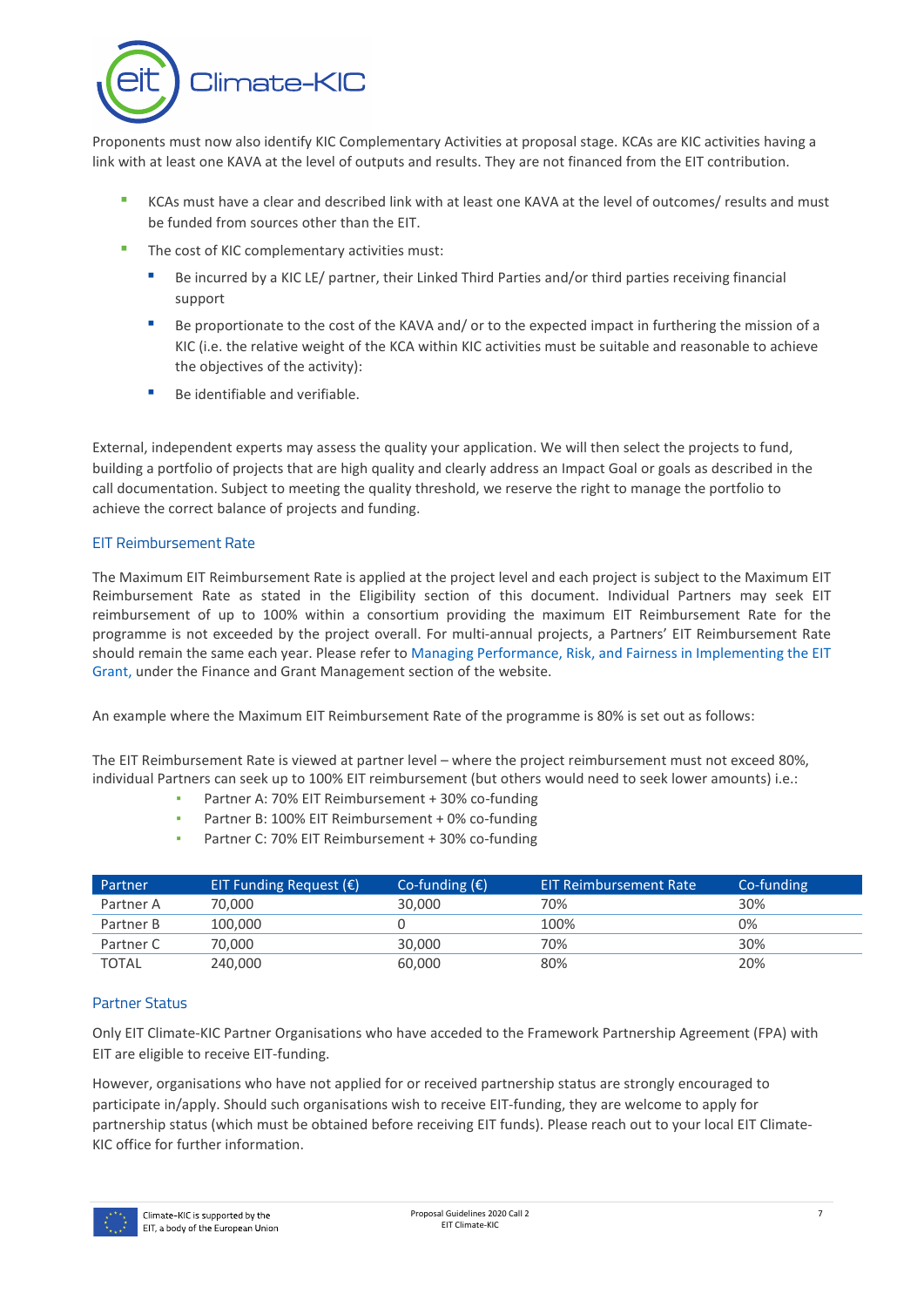$Climate-KIC$ 

Non-EIT Climate-KIC Partners can apply to the call but will not be eligible to receive funding until they have EIT Climate-KIC Partner status. Please note that Plaza is only accessible to EIT Climate-KIC partners. Organisations/ individuals who are not yet EIT Climate-KIC Partners but are preparing a bid will need to contact [your local Climate-](https://www.climate-kic.org/in-your-country/)[KIC office](https://www.climate-kic.org/in-your-country/) before starting your application.

#### Your Data

In Plaza, all registrants will have to accept EIT Climate-KIC's [General Terms and Conditions w](https://www.climate-kic.org/policies/?id=61)hich also includes in particular, our [Privacy Policy,](https://www.climate-kic.org/policies/privacy-policy/) [Acceptable Use Policy](https://www.climate-kic.org/policies/acceptable-use-policy/) and [Cookie Policy](https://www.climate-kic.org/policies/cookie-policy/) and warrant and represent that they have the authority to agree and accept these on behalf of the named organisation. Personal data provided may be processed, including sharing with other organisations, by EIT Climate-KIC and certain sensitive data elements will be visible to other partners or potential partners of EIT Climate-KIC. The named partner organisation or potential partner of EIT Climate-KIC warrants and represents that in providing personal data in connection with the proposal, the data subjects have consented to the provision of this personal data and the processing of it by Climate-KIC in the manner indicated in accordance with our Privacy Policy, and that the partner organisation or potential partner of EIT Climate-KIC provides the personal data in accordance with applicable law.

#### **Confidentiality**

EIT Climate-KIC will treat your proposal confidentially, as well as any related information, data and documents received in accordance with our Privacy Policy or as otherwise indicated throughout the proposal form (i.e. public summary, Climate Impact Assessments). Independent expert reviewers or evaluators are also bound by an obligation of confidentiality, as our Partners completing Climate Impact Assessments as a part of the evaluation process.

Please pay attention not to attempt to discuss your proposal with persons you believe may act as an independent expert for EIT Climate-KIC.

## <span id="page-7-0"></span>Review Mechanism & Decision-making

#### Expression of Interest Assessment

Proponents applying for a two-stage application must submit this first stage of their submission (expression of interest) by the deadline specified in this document, without exception.

Any that do not meet the eligibility criteria will be informed that they will not progress to the next stage of assessment.

All other applications will be sent for first stage assessment in the scope of EIT Climate-KIC's Innovation Impact Goals, eligibility, assessment criteria, and the current portfolio. EIT Climate-KIC reserves the right to declare applications as out of scope based on the parameters set out in this Call for Proposals. All first stage submissions will be assessed fairly and transparently by EIT Climate-KIC teams.

#### Full Proposal Submissions Assessment

Full proposals will be assessed by EIT Climate-KIC teams and additionally, applications may be assessed by up to three independent assessors. All proposals exceeding a total value of €250,000 will be assessed by external experts. The assessors from both business and academia in areas relevant to our 'Transformation, In Time strategy'.

All second stage submissions will be assessed fairly and transparently in the scope of EIT Climate-KIC's Innovation Impact Goals, eligibility, assessment criteria, and the current portfolio.

The Portfolio Review process will culminate in the final decision regarding funding, if required, EIT Climate-KIC's commissioning board may review all decisions. EIT Climate-KIC will manage the portfolio to achieve the correct balance of projects and funding across the Impact Goals and our drivers of change.

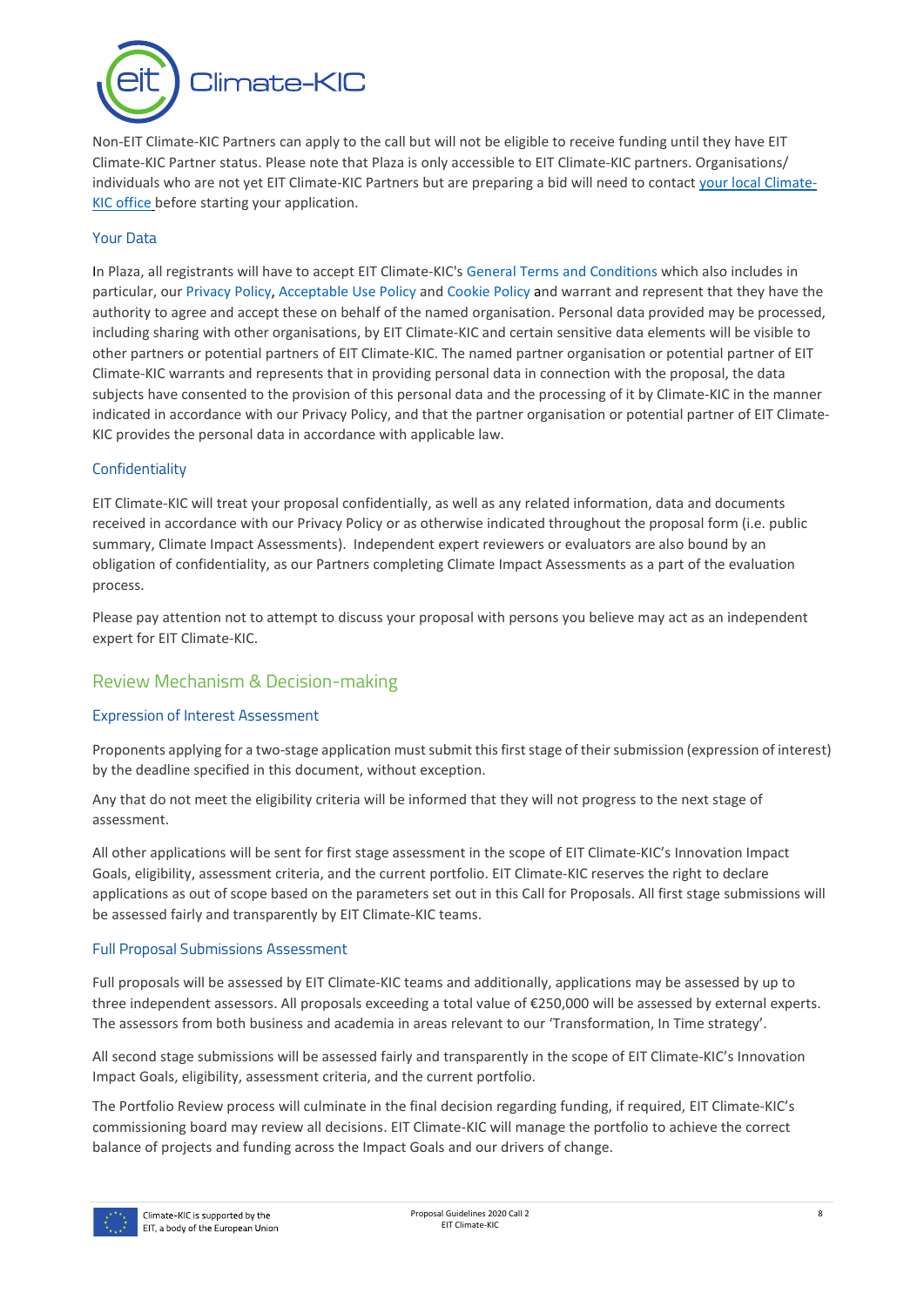

Conflicts of interest are mitigated through a disclosure process and follow a full recusal from the decision process in such instances. Decisions as to whether a proposal is accepted or rejected will be communicated as detailed in this document.

#### Deep Demonstrations of Change Submission Assessment

Deep Demonstrations applications will follow a one-stage submission scheme but will be assessed by EIT Climate-KIC teams via two stages. Any applications that do not pass the first phase assessment will be notified in accordance with the timeline as stated in the Call for Proposals. Please read the Call for Proposals for full details on assessment.

| <b>Project Type</b>                         | MAX.<br><b>DURATI</b><br>ON | <b>MAX. EIT</b><br><b>REQUEST</b><br>Per annum      | <b>MAX. EIT</b><br><b>REIMBURSEME</b><br><b>NT RATE</b> | MIN. CO-<br><b>FUNDING</b><br>(total<br>project<br>costs) | <b>OTHER</b>                                                                                                                                                                                       |
|---------------------------------------------|-----------------------------|-----------------------------------------------------|---------------------------------------------------------|-----------------------------------------------------------|----------------------------------------------------------------------------------------------------------------------------------------------------------------------------------------------------|
| Climate Innovation<br>Ecosystems WP3        | N/A                         | <b>NA</b>                                           | 67%                                                     | 33%                                                       | CIE: Consortia must comprise<br>organisations covering at least<br>three countries                                                                                                                 |
| <b>Innovation Projects</b><br>$(inc. RIS*)$ | $1 - 3$<br>years            | Minimum<br><b>100k EIT</b><br>request               | 70%                                                     | 30%                                                       | Guiding maximum EIT request for<br>2020 is circa 300k                                                                                                                                              |
|                                             | <b>RIS: 12</b><br>months    |                                                     | RIS: 80%                                                | RIS: 20%                                                  | RIS: Guiding maximum EIT<br>request for 2020 is circa 50k<br>Projects cannot span multiple<br>calendar years                                                                                       |
| Research and<br>Thought Leadership          | 12<br>months                | 100-400k EIT<br>Request                             | Guide: 80%                                              | Guide:<br>20%                                             | Proponents are asked to provide<br>co-funding where possible, but<br>the maximum EIT reimbursement<br>rate for this work could be up to<br>100%<br>Projects cannot span multiple<br>calendar years |
| Climate Impact<br>Assessments               | $1 - 3$<br>years            | Maximum<br>250,000 EIT<br>contribution<br>per annum | 100%                                                    |                                                           | Minimum of 2 EIT Partners                                                                                                                                                                          |
| Young Innovators                            | 1-3 years                   | Maximum<br>40k EIT<br>Request per<br>annum          | 75%                                                     | 25%                                                       |                                                                                                                                                                                                    |
| Deep<br>Demonstrations of<br>Change         | N/A                         | N/A but<br>typically<br>€100,000 to<br>€ 500,000    | 80%                                                     | 20%                                                       |                                                                                                                                                                                                    |
| The Journey Hosts<br>2020                   |                             |                                                     |                                                         |                                                           | Please refer to the document Call for Journey Hosts Proposals 2020 for the eligibility criteria.                                                                                                   |

# <span id="page-8-0"></span>Eligibility Criteria by Programme

\*Only partner consortia led by partners located in EIT RIS countries (Bulgaria, Croatia, Cyprus, Czechia, Estonia, Greece, Latvia, Lithuania, Malta, Portugal, Romania, Serbia, Slovenia, Slovakia, Northern Macedonia) are eligible to apply under this project type - projects have to benefit stakeholders located in these countries exclusively

#### **Please note that all else being equal, proposals with a lower EIT Reimbursement Rate will be favoured.**

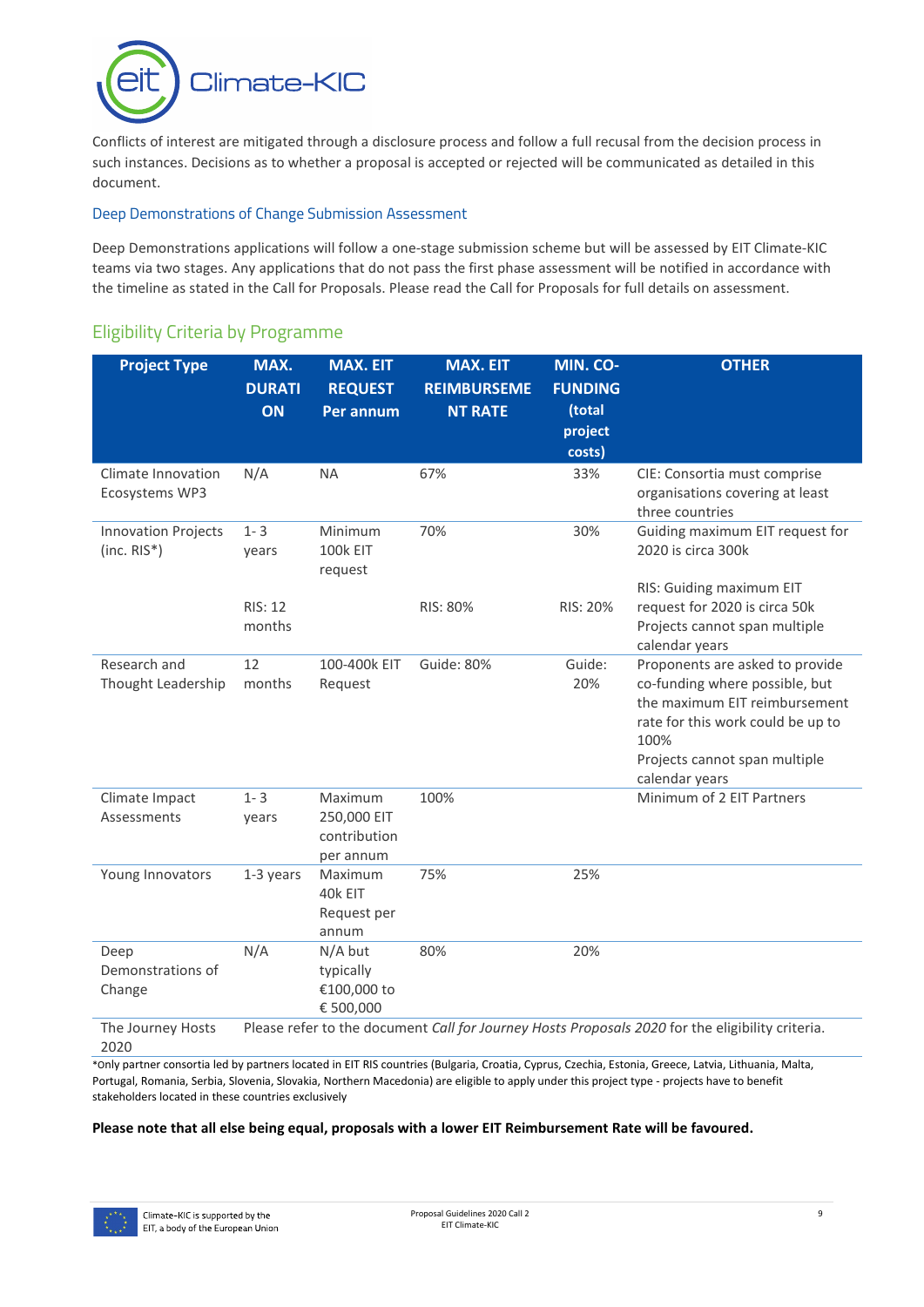

# <span id="page-9-0"></span>Annex 1: Portfolio Design Principles

EIT Climate-KIC introduced the Portfolio approach to project assessment and selection in 2018. We are looking to support ambitious, and potentially transformative innovation experiments that can add something unique and complementary to our existing portfolio.

Portfolio, in the case of EIT Climate-KIC, refers to a portfolio of initiatives designed to unlock systemic change for decarbonization and resilience. The portfolio is deliberately composed of initiatives that offer a range of learning 'positions' managed as complementary and connected to one another. Each 'position' or initiative is chosen because it offers a means of developing or testing a solution to achieve an element of decarbonization and/or resilience relevant to our impact goals, or because it represents an opportunity to learn about how complex man-made and human systems change. None of these initiatives are likely to be able to achieve systemic change on their own (although multi-dimensional experiments are preferable), but the experiences and learnings across many or all of them can: by generating the insights, the strategic arguments and policy arguments and the pathways for whole systems change. The intention of a portfolio is to test multiple hypotheses about how we can effect change in our economic, social and physical systems and create new momentum and choices that make adoption and acceleration easier.

There are five design principles that are considered in the portfolio approach: spread, diversity, scale, speed, and connectivity.

#### Spread

How are the initiatives in the portfolio spread by:

- impact goal look for concentrations and gaps
- levers of change this is the most critical. Here we recognize that systemic change will most likely be achieved through a combination of interrelated effects caused by working on multiple levers of change simultaneously
- riskiness (of failure) high | medium | low
- optimization of the current systems vs. 'leading edge' transformation potential
- Location consider impact on place-specific and relevant learning
- Funding source (e.g. EIT vs. other named funders)
- Initiative types (e.g. innovation, entrepreneurship, education, ecosystems, outreach/dissemination)

#### **Diversity**

- How is the leadership of initiatives in the portfolio distributed (by entity type)? (i) university and/or research body, (ii) community group or grassroots NGO, (iii) large business, (iv) SME, (v) public body etc?
- What % of initiatives in the portfolio involve (i) Partners cf. (ii) non-partners?
- How many of the initiatives in the portfolio have the 'problem owner' at the heart of the project?
- How diverse is the cluster of initiatives addressing each impact goal and/or targeted systems change (e.g. supply chain) with respect to levers of change?
- What % of initiatives in the portfolio are configured to produce hyperlocal solutions leveraging specific contexts vs solutions that have multi-contextual applications?
- What component of the portfolio as a percentage is wildcard or random solutions?

#### **Scale**

- How are the initiatives in the portfolio distributed by administrative/geographical scale: (i) community or district (ii) city, (iii) region, (iv) nation state, (v) multiple state involvement, (vi) working beyond Europe?
- How are the initiatives in the portfolio distributed by financial value total project costs? Define financial value categories.
- How are the initiatives distributed by scale of impact?

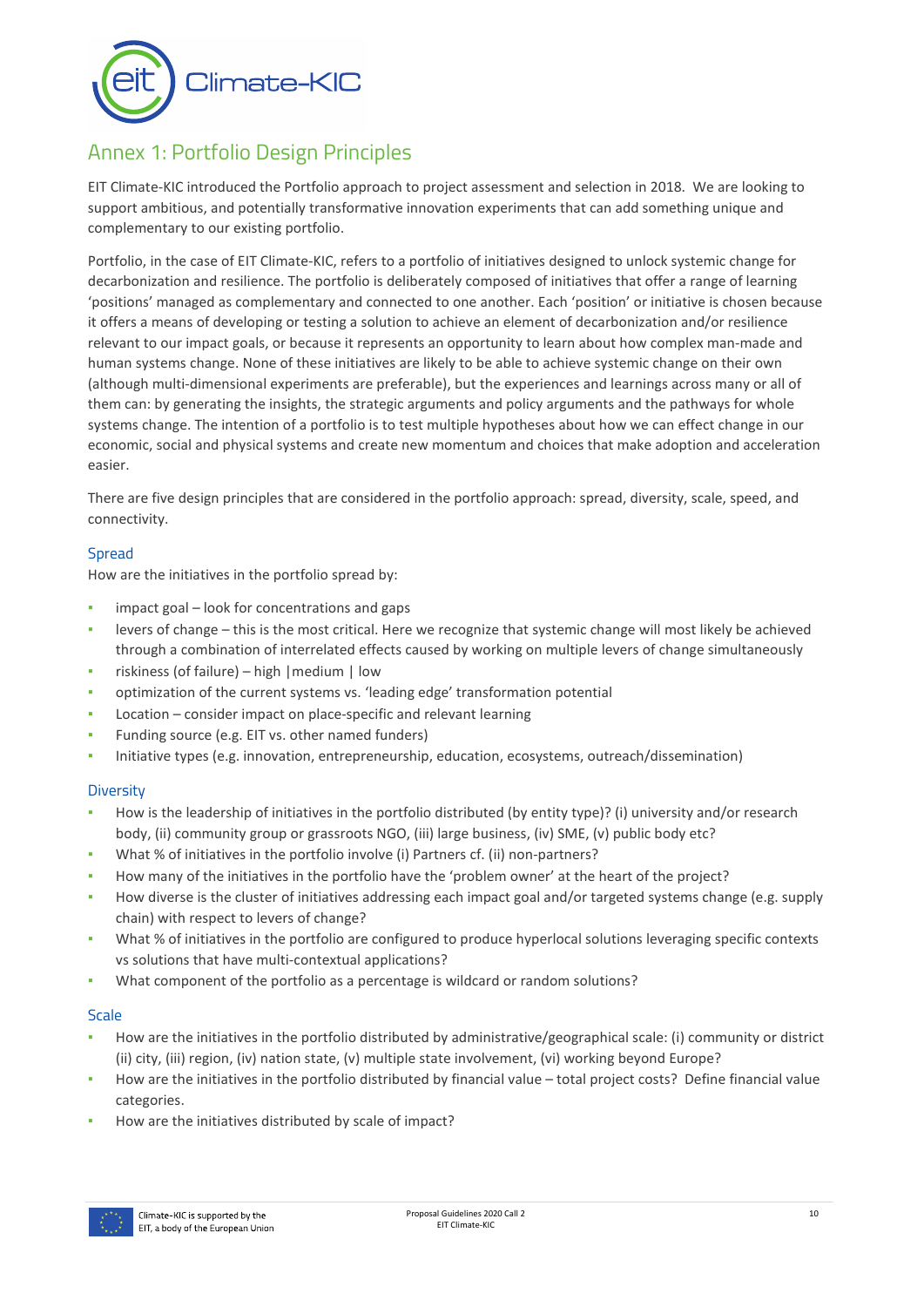

#### Speed

- How quickly is the initiative/portfolio able to transition from project approval to the implementation/action phase?
- How quickly is the initiative/portfolio likely to offer learning/insights?

#### **Connectivity**

- How integrated is the initiative/portfolio with existing social networks? (e.g. degree of embeddedness of lead entity and individuals with other parts of the portfolio).
- How integrated is the initiative/portfolio with 'networks of networks', which can offer a multiplier effect?
- What level of engagement does Climate-KIC Holding have with the initiative/portfolio? (low, medium, high)

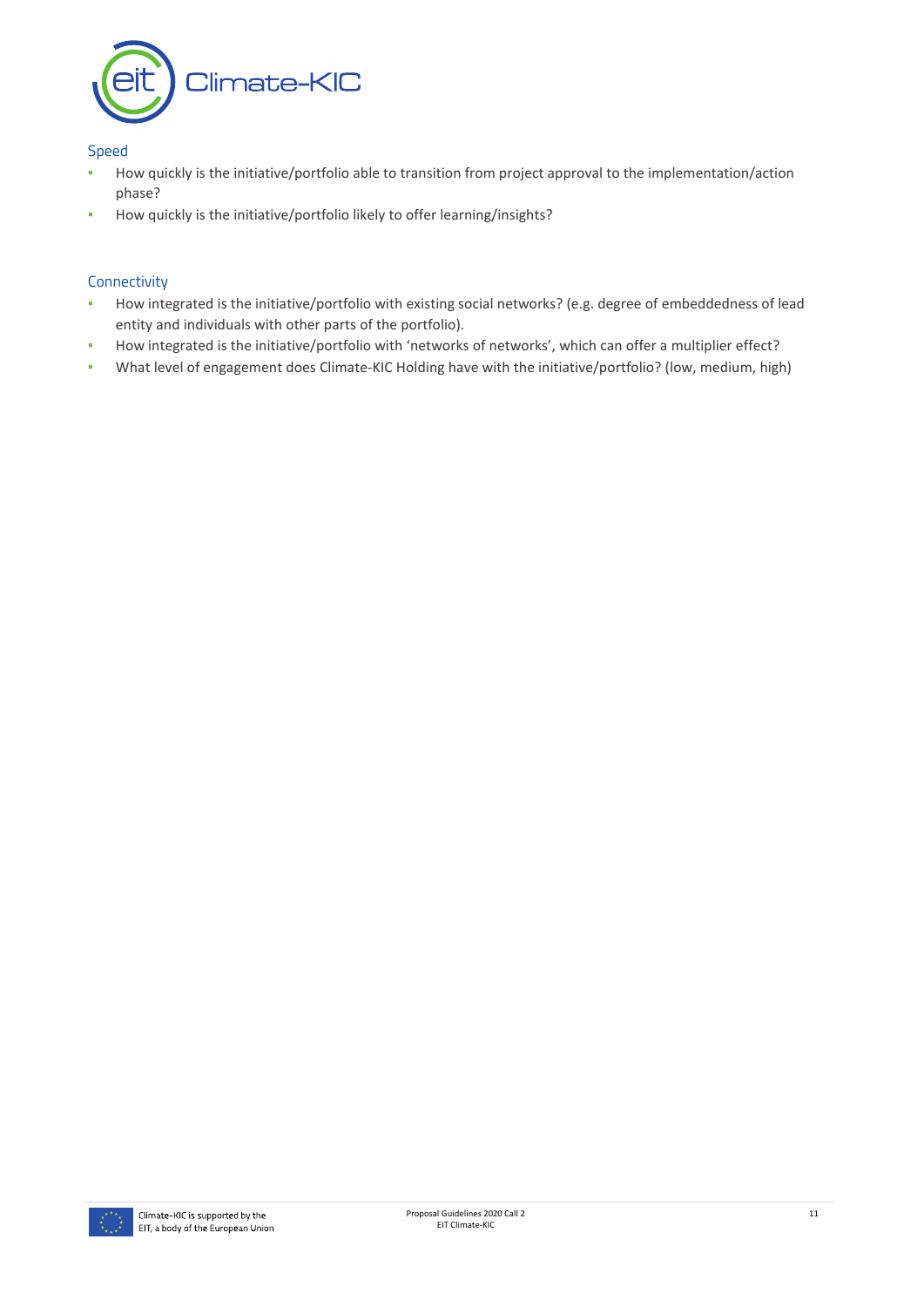Climate-KIC 91

# <span id="page-11-0"></span>Annex 2: Assessment Criteria

# Expression of Interest Assessment Criteria- Innovation Projects, RIS, Climate Innovation Ecosystems

| <b>CRITERIA</b>                                                                                                                        | <b>DESCRIPTION</b>                                                                                                                                                                                                                                                                                                                                                                                                                                                                                                                                                                                                                                                                                                                                                                                                                                                                                      |
|----------------------------------------------------------------------------------------------------------------------------------------|---------------------------------------------------------------------------------------------------------------------------------------------------------------------------------------------------------------------------------------------------------------------------------------------------------------------------------------------------------------------------------------------------------------------------------------------------------------------------------------------------------------------------------------------------------------------------------------------------------------------------------------------------------------------------------------------------------------------------------------------------------------------------------------------------------------------------------------------------------------------------------------------------------|
| <b>Portfolio Fit &amp;</b><br><b>Contribution to the</b><br><b>Climate Innovation</b><br><b>Impact Goals &amp; Levers</b><br>of Change | Does the expression of interest provide a clear narrative substantiating how and why<br>×.<br>the project contributes to EIT Climate-KICs portfolio?<br>Is the expression of interest aligned with our Transformation, in Time strategy, and<br>à,<br>seeks to effect change through innovation in four overarching systems - Cities, Land<br>Use, Materials, Finance?<br>Does the proposal help unlock systemic change to support achievement of one or<br>à,<br>more of EIT Climate-KIC's Impact Goals?<br>Does the proposal have a clear strategic argument for the relationship between<br>à,<br>innovation and impact, including how the innovation will act on key levers of systems<br>change?                                                                                                                                                                                                   |
| <b>Systems Innovation</b><br><b>Potential</b>                                                                                          | Does the expression of interest show how it will innovate around policies or<br>a,<br>regulations, or behavioural change, or new ways of developing skills and learning?<br>Does the idea address climate change but also inequality, well-being and social justice?<br>à,<br>Is the idea statement complementary to the areas addressed by our new Deep<br>×<br>Demonstrations?<br>Is the systems challenge that is being addressed clearly articulated?<br>٠                                                                                                                                                                                                                                                                                                                                                                                                                                          |
| <b>Project Consortium/</b><br>Partnership                                                                                              | Does the consortium involve unusual innovation actors - for example community<br>$\mathbf{u}$<br>groups, faith organisations, or arts and culture bodies?<br>Does the consortium engage start-ups from EIT Climate-KIC's Entrepreneurship<br>à,<br>Programme?<br>To what extent are demand side representatives expressing interest in the innovation?<br>٠<br>Or, are challenge owner representatives' part of the project consortium and/or<br>expressing concrete interest in the innovation? (Note: Formal commitments will be<br>favoured.)<br>Do the consortium partners have the appropriate skills and capabilities to successfully<br>×<br>deliver the project?<br>To what extent does the consortium engage organisations from different parts of<br>×,<br>society (government, academia, industry and civil society)? All else being equal, a high<br>degree of diversity will be preferred. |

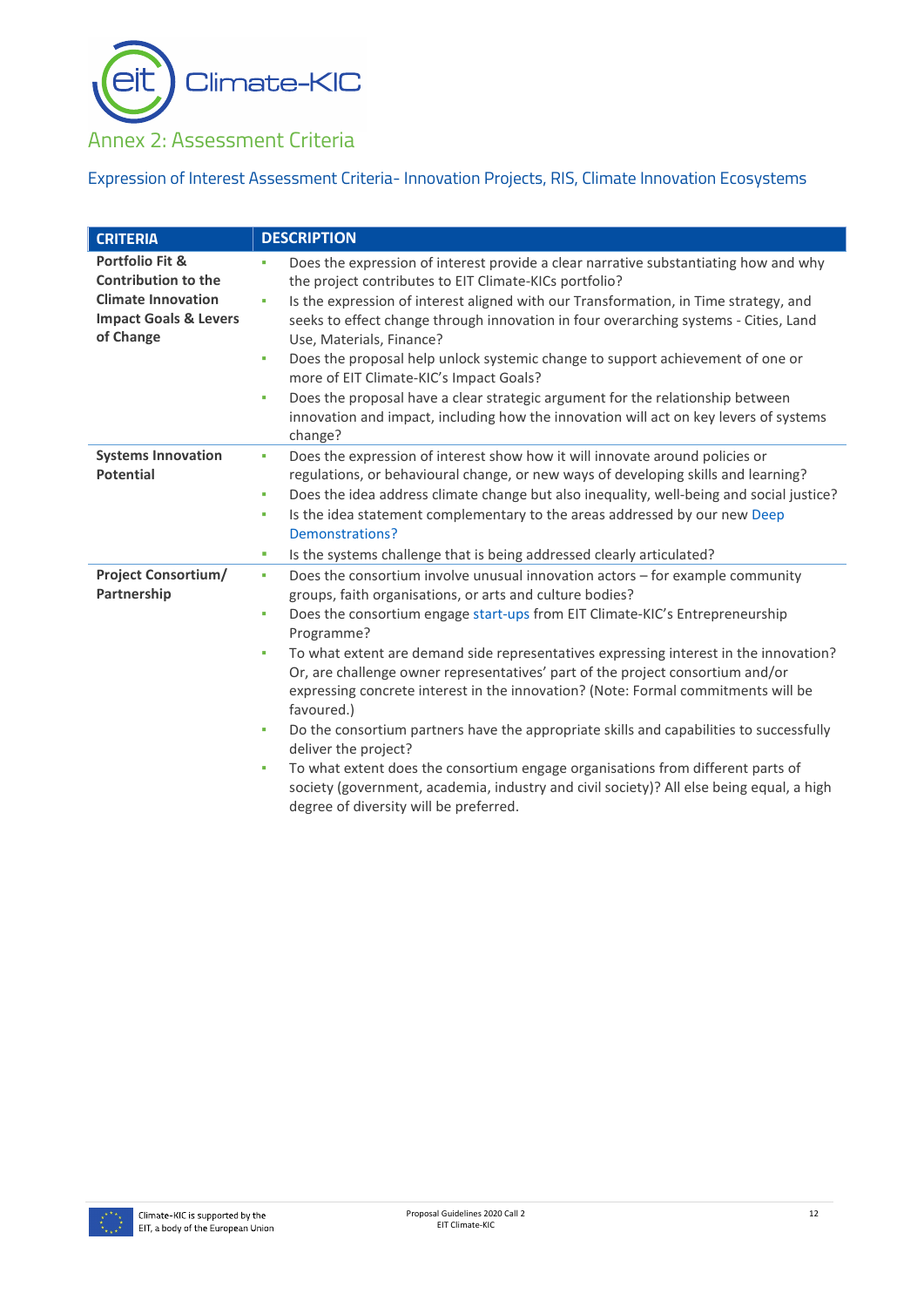Climate-KIC

# Full Proposal Assessment Criteria- Innovation Projects, RIS, Climate Innovation Ecosystems

| <b>CRITERIA</b>                                                  | <b>DESCRIPTION</b>                                                                                                                              |
|------------------------------------------------------------------|-------------------------------------------------------------------------------------------------------------------------------------------------|
| <b>Project Consortium/</b>                                       | Do the consortium partners have the appropriate skills and capabilities to                                                                      |
| Partnership                                                      | successfully deliver the project?                                                                                                               |
|                                                                  | If no, what skills and capabilities are missing?                                                                                                |
|                                                                  | Does the consortium engage organisations from different parts of society<br>٠                                                                   |
|                                                                  | (government, academia, industry and civil society)?                                                                                             |
|                                                                  | Are there sectors missing relevant to the proposal's effective delivery/ impact?                                                                |
|                                                                  | Does the consortium have a high degree of geographical diversity that is relevant for<br>×,<br>the project?                                     |
|                                                                  | Does the proposal convey how it aims to identify or address the challenges and needs                                                            |
|                                                                  | of the challenge owners (business, society, policy community, etc.) of the innovation?                                                          |
|                                                                  | (Note: For projects exploring the supply side only, the proposal must clearly describe                                                          |
|                                                                  | the already established challenges and needs.)                                                                                                  |
|                                                                  | To what extent are demand side representatives expressing interest in the<br>×,<br>innovation?                                                  |
|                                                                  | Are challenge owners representatives part of the project consortium and/or<br>ш                                                                 |
|                                                                  | expressing concrete interest in the innovation? (Note: Formal commitments will be<br>favoured.)                                                 |
| <b>Project Plan &amp; Clarity of</b><br><b>Outputs</b>           | Are the work plan and work packages clearly explained and relevant to support the<br>٠<br>project objectives and expected impact?               |
|                                                                  | Are the project outputs, deliverables and KPIs clearly stated and linked to the<br>×,                                                           |
|                                                                  | different work packages/project stages identified in the work plan?                                                                             |
|                                                                  | Is the work plan, work packages, outputs, deliverables and KPIs targeted reasonable<br>×,                                                       |
|                                                                  | for the duration of the project and the grant amount requested?                                                                                 |
|                                                                  | Is consideration given to how the results and learnings inform further action?<br>٠                                                             |
|                                                                  | Are key assumptions and risks presented clearly?<br>ш                                                                                           |
| <b>Value for Money</b>                                           | How well is the funding spent on activities directly linked to achieving the project<br>٠                                                       |
|                                                                  | objectives, deliverables and KPIs?                                                                                                              |
|                                                                  | How appropriate is the funding request in relation to the anticipated benefits?<br>٠                                                            |
|                                                                  | How much co-funding is offered to match the EIT funding? (Note: Baseline is the<br>ш                                                            |
|                                                                  | minimum programme-specific co-funding requirement.)<br>How high is the potential for the innovation to attract further capital/investment<br>×, |
|                                                                  | (beyond EIT-funding)?                                                                                                                           |
| Portfolio fit &                                                  | Does the Proposal provide a clear narrative substantiating how and why the project<br>٠                                                         |
| <b>Contribution to the</b>                                       | contributes to EIT Climate-KICs portfolio?                                                                                                      |
| <b>Climate Innovation</b><br><b>Impact Goals &amp; Levers of</b> | Is the Proposal aligned with our Transformation, in Time strategy, and seek to effect                                                           |
| Change                                                           | change through innovation in four overarching systems - Cities, Land Use, Materials,<br>Finance?                                                |
|                                                                  | Does the proposal outline how it will help unlock systemic change to support<br>a,                                                              |
|                                                                  | achievement of one or more of EIT Climate-KIC's Impact Goals?                                                                                   |
|                                                                  | Does the proposal have a clear strategic argument for the relationship between<br>ш                                                             |
|                                                                  | innovation and impact, including how the innovation will act on key levers of systems                                                           |
|                                                                  | change.?                                                                                                                                        |
| <b>Demand Assessment</b>                                         | Does the proposal convey how it aims to identify or address the challenges and needs<br>×,                                                      |
|                                                                  | of the challenge owners (business, society, policy community, etc.) of the innovation?                                                          |
|                                                                  | (Note: For projects exploring the supply side only, the proposal must clearly describe                                                          |
|                                                                  | the already established challenges and needs.)                                                                                                  |
|                                                                  | To what extent are demand side representatives expressing interest in the<br>à,                                                                 |
|                                                                  | innovation?<br>Are challenge owners representatives part of the project consortium and/or<br>à,                                                 |
|                                                                  | expressing concrete interest in the innovation? (Note: Formal commitments will be                                                               |
|                                                                  | favoured.)                                                                                                                                      |

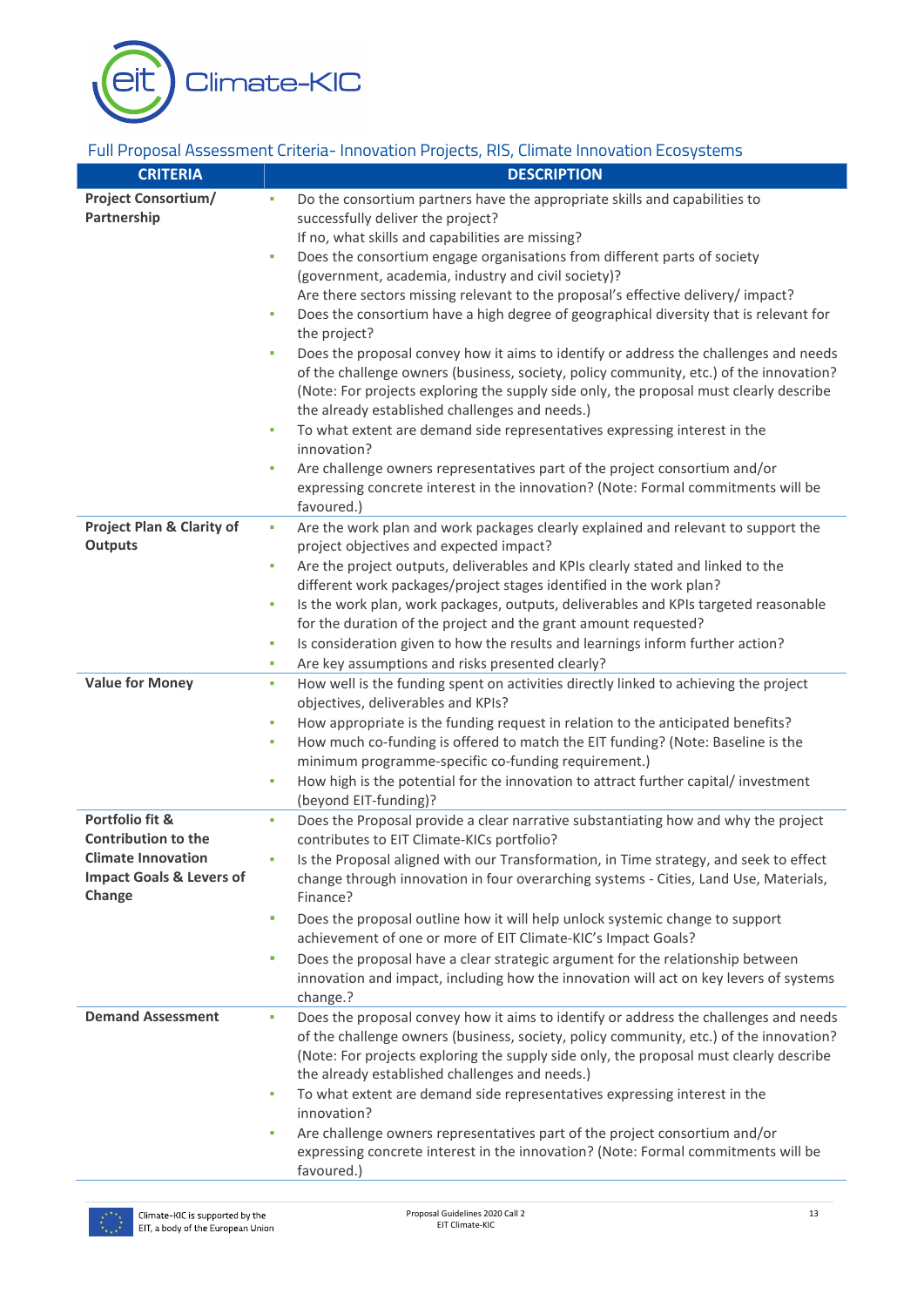

| <b>Systems Innovation</b>          | ٠  | Does the Proposal show how it will innovate around policies or regulations, or                                                                |
|------------------------------------|----|-----------------------------------------------------------------------------------------------------------------------------------------------|
| <b>Potential</b>                   |    | behavioural change, or new ways of developing skills and learning?                                                                            |
|                                    | ٠  | Does the Proposal address climate change?                                                                                                     |
|                                    | ٠  | Does the Proposal also address inequality, well-being and social justice?                                                                     |
|                                    | ٠  | Is the Proposal complementary to the areas addressed by our new Deep                                                                          |
|                                    |    | Demonstrations?                                                                                                                               |
|                                    | ٠  | Is the systems challenge that is being addressed clearly articulated?                                                                         |
| <b>Expected Impact &amp; Speed</b> | à, | Does the proposal clearly describe the mechanism for how it will contribute to climate                                                        |
| to Impact                          |    | change mitigation and/or increasing climate resilience? What is the potential scale of the<br>impact?                                         |
|                                    | ٠  | How well does the proposal consider socio-economic benefits and risks that the<br>innovation entails?                                         |
|                                    | ٠  | Is evidence provided to substantiate (if appropriate: quantify) the expected impact?<br>Does the proposal adequately reference other studies? |
|                                    | ٠  | Does the project encourage diversity and gender equity?                                                                                       |

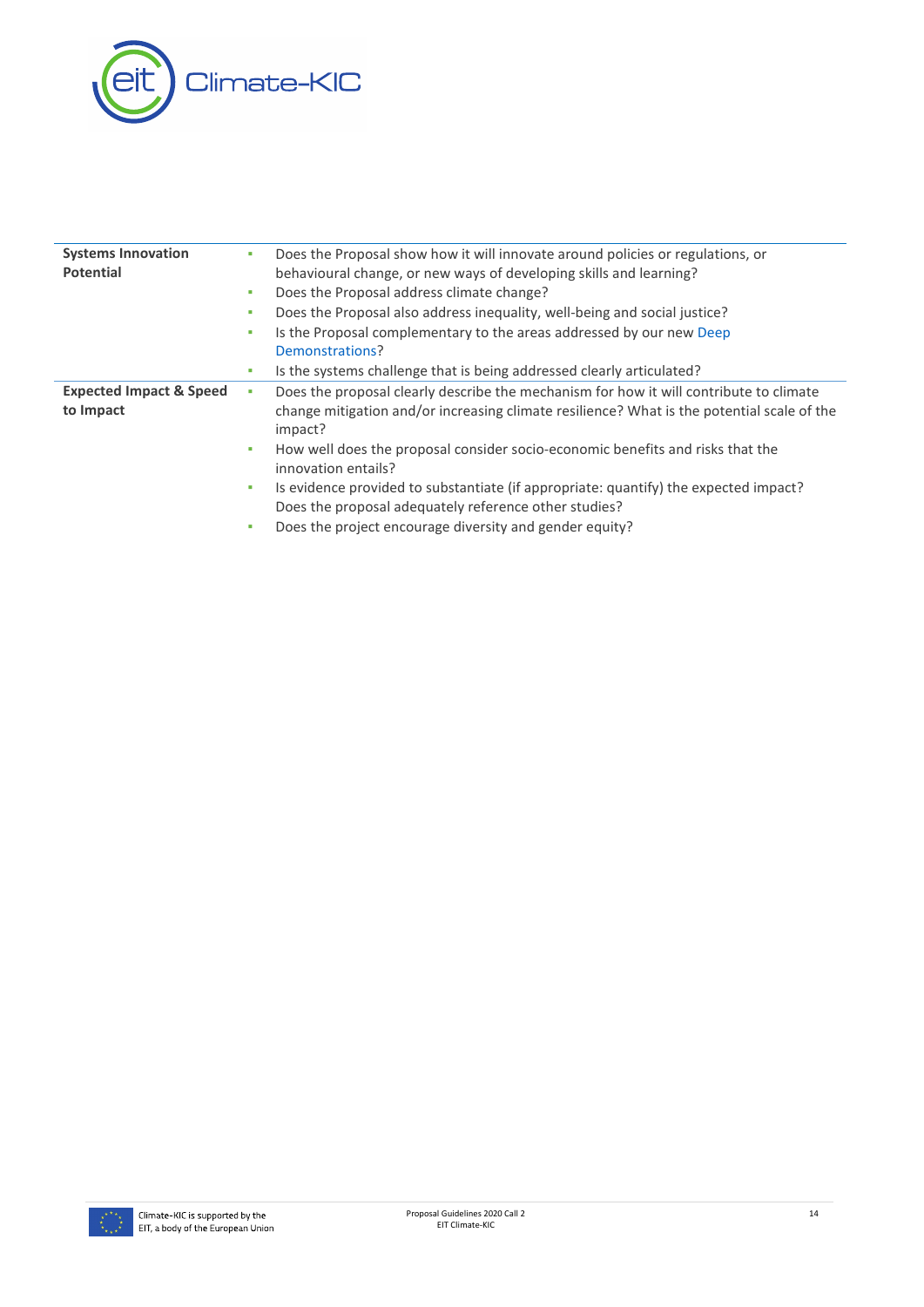

# <span id="page-14-0"></span>O**ther Assessment Criteria**

## Climate Impact Assessments

| <b>CRITERIA</b>                   | <b>DESCRIPTION</b>                                                                                                |
|-----------------------------------|-------------------------------------------------------------------------------------------------------------------|
| <b>Project Consortium/</b>        | Do the consortium partners have the appropriate skills and capabilities to successfully<br>à,                     |
| Partnership                       | deliver the project? If no, what skills and capabilities are missing?                                             |
|                                   | Does the proposal adhere to the funding and timing constraints listed in the call?<br>à,                          |
|                                   | If not, what constraints are not met?                                                                             |
|                                   | Does the consortium have adequate cultural/language skills to cover the EIT Climate-KIC<br>×                      |
|                                   | investment landscape? If not, what measures are planned?                                                          |
| <b>Project Plan &amp; Clarity</b> | Do the project deliverables include production of adequate methodological guidance,<br>٠                          |
| of Outputs                        | training and reference materials for use by other EIT Climate-KIC partners?                                       |
|                                   | Does the project work plan clearly indicate how a harmonized approach to climate<br>Ľ,                            |
|                                   | impact measurement across the portfolio will be formulated and implemented?                                       |
|                                   | Does the project address the climate impact measurement challenges of innovation<br>Ľ,                            |
|                                   | projects, start-ups, education projects, and deep demonstrations?                                                 |
|                                   | Does the project clearly state how comparable climate impact estimates and projects<br>Ì.                         |
|                                   | will be produced for the project types listed above?                                                              |
|                                   | Does the project plan work to make aggregation of the different climate impact<br>í.                              |
|                                   | measurements possible at different levels (portfolio, impact goal, country, EIT Climate-<br>KIC as a whole etc.)? |
|                                   | Does the project clearly state how it will practically work across the EIT Climate-KIC<br>٠                       |
|                                   | partnership and support other partners to do their climate impact estimates during                                |
|                                   | project proposal formulation stage?                                                                               |
|                                   | Does the project clearly state how it will practically support partners during project<br>×                       |
|                                   | implementation to improve their climate impact estimates by making them more                                      |
|                                   | precise, thereby turning the estimates into climate impact projections that can be                                |
|                                   | reported to the European Institute of Technology (EIT) and potential other future                                 |
|                                   | donors?                                                                                                           |
|                                   | Are the work plan and work packages clearly explained and relevant to support the<br>Ľ,                           |
|                                   | project objectives?                                                                                               |
|                                   | Are the project outputs, deliverables and KPIs clearly stated and linked to the different<br>×                    |
|                                   | work packages/project stages identified in the work plan?                                                         |
|                                   | Is the work plan, work packages, outputs, deliverables and KPIs targeted reasonable for<br>Ì.                     |
|                                   | the duration of the project and the grant amount requested?                                                       |
|                                   | Does the project have a clear communications and engagement plan to communicate<br>Ľ,                             |
|                                   | and share project progress, methodologies, experiences, recommendations and case                                  |
|                                   | studies within the EIT Climate-KIC partnership and more widely across the European                                |
|                                   | Union, including sharing knowledge assets with key actors in Brussels.                                            |
|                                   | Does the project encourage diversity and gender equity?<br>×,                                                     |
| <b>Value for Money</b>            | How well is the funding spent on activities directly linked to achieving the project<br>×                         |
|                                   | objectives, deliverables and KPIs?                                                                                |
|                                   | How appropriate is the funding request in relation to the anticipated benefits?<br>×                              |
|                                   | Does the composition of the team in terms of their complementary experience,<br>٠                                 |
|                                   | expertise and seniority promise value for money?                                                                  |

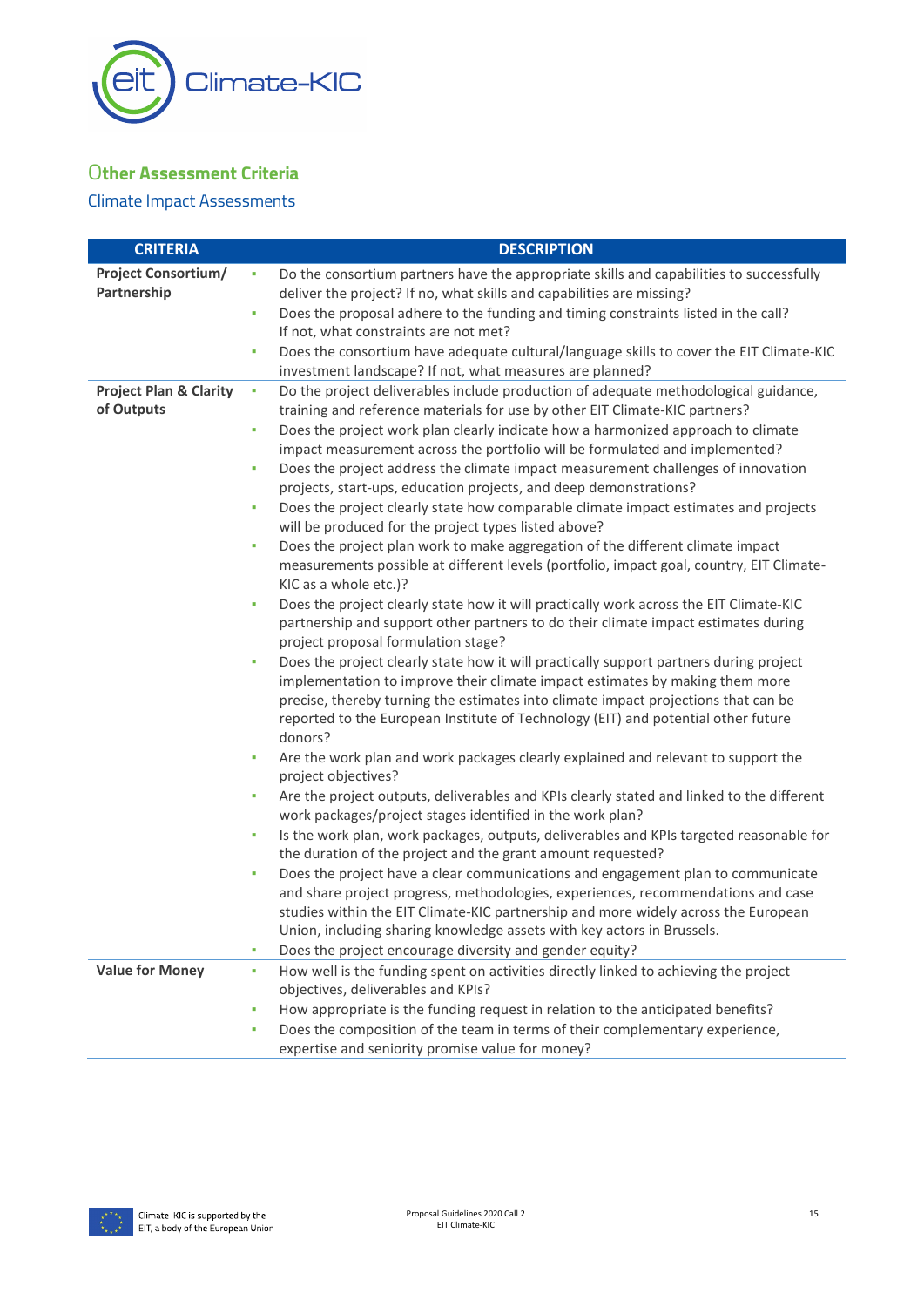

## Young Innovators

| <b>CRITERIA</b>                             | <b>DESCRIPTION</b>                                                                                                                                                                                                                                                                                                                                                                                                                                                                                                                                                                                                                                                                         |
|---------------------------------------------|--------------------------------------------------------------------------------------------------------------------------------------------------------------------------------------------------------------------------------------------------------------------------------------------------------------------------------------------------------------------------------------------------------------------------------------------------------------------------------------------------------------------------------------------------------------------------------------------------------------------------------------------------------------------------------------------|
| <b>Project Partner and</b><br>strategic fit | Does the project partner have the appropriate skills, capabilities and networks to<br>×<br>successfully deliver the programme or can they add concrete value to the programme<br>that is missing so far?<br>Does the proposal convey an understanding and commitment to the EIT Climate-KIC<br>٠<br>Young Innovators Visual Toolbox?<br>Does the partner express a clear understanding and link to EIT Climate-KIC's strategy<br>٠<br>paper and priorities, including the Deep Demonstrations?                                                                                                                                                                                             |
| Project Plan &<br><b>Clarity of Outputs</b> | Are the work plan and work packages clearly explained and relevant to support the<br>٠<br>project objectives and expected impact?<br>Are the project outputs, deliverables and KPIs clearly stated and linked to the different<br>$\mathbf{r}$<br>work packages/project stages identified in the work plan?<br>Is the work plan, work packages, outputs, deliverables and KPIs targeted reasonable for<br>٠<br>the duration of the project and the grant amount requested?<br>Is consideration given to how the results and learnings inform further action?<br>٠<br>Are key assumptions and risks presented clearly?<br>٠<br>Does the project encourage diversity and gender equity?<br>٠ |
| <b>Value for Money</b>                      | How well is the funding spent on activities directly linked to achieving the project<br>٠<br>objectives, deliverables and KPIs?<br>How appropriate is the funding request in relation to the anticipated benefits?<br>٠<br>How much co-funding is offered to match the EIT funding? (Note: Baseline is the<br>٠<br>minimum programme-specific co-funding requirement.)<br>Does the partner show effort in attracting further funds / capital/ investment (beyond<br>٠<br>EIT-funding)?<br>Does the partner have the capacity and willingness to create a sustainable model of<br>×<br>delivery outside EIT Climate-KIC funding?                                                            |

# The Journey Hosts 2020 Call

**Please refer to the document: [Call for Journey Hosts Proposals 2020,](https://www.climate-kic.org/wp-content/uploads/2019/10/Call-for-Journey-Host-Proposals-2020-1.pdf) for full details on the Assessment Criteria for the Journey Hosts 2020 Call.**

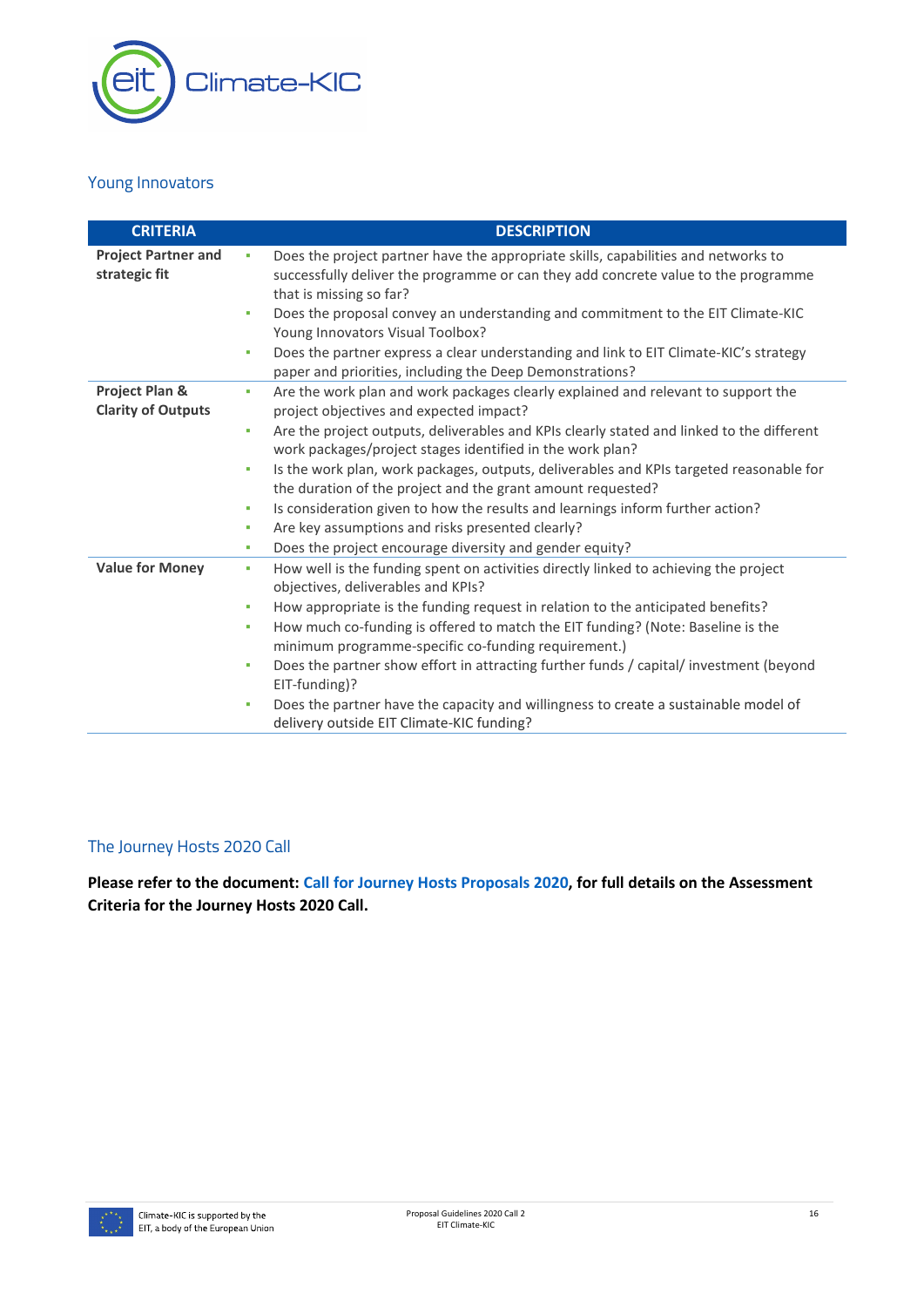

# Research and Thought Leadership

| <b>CRITERIA</b>                           | <b>DESCRIPTION</b>                                                                                                                                                                                                                                 |
|-------------------------------------------|----------------------------------------------------------------------------------------------------------------------------------------------------------------------------------------------------------------------------------------------------|
| <b>Project Consortium/</b><br>Partnership | Do the consortium partners have the appropriate applied research skills and capabilities<br>à,<br>to successfully deliver the project?<br>If no, what skills and capabilities are missing?                                                         |
|                                           | Do the project consortium have the communication and outreach skills necessary to<br>٠<br>conduct research for impact?<br>Does the consortium have the geographical knowledge and relationships relevant for<br>the project?                       |
|                                           | Does the team include a range of specialists from appropriate disciplinary backgrounds?<br>Does the team have sufficient intellectual leadership from senior research leaders and<br>appropriate levels of research support?                       |
| <b>Quality and</b><br>appropriateness of  | Are the work plan and work packages clearly explained and relevant to support the<br>×.<br>project objectives and expected impact?                                                                                                                 |
| research plans                            | Is the work plan, work packages, outputs, deliverables and KPIs targeted reasonable for<br>×<br>the duration of the project and the grant amount requested?<br>Is consideration given to how the results and learnings inform further action?<br>× |
|                                           | Is the research design appropriate in terms of rigour, applicability of findings and speed<br>×,<br>of learning?                                                                                                                                   |
|                                           | Have any research ethics and data archiving issues been properly considered?<br>a,<br>Does the programme proposed generate insights relevant to the existing or future<br>×,<br>portfolio within CKIC?                                             |
| <b>Value for Money</b>                    | How well is the funding spent on activities directly linked to achieving the project<br>٠<br>objectives, deliverables and KPIs?                                                                                                                    |
|                                           | How appropriate is the funding request in relation to the anticipated benefits?<br>×<br>How much co-funding is offered to match the EIT funding? (Note: Baseline is the<br>×,<br>minimum programme-specific co-funding requirement.)               |
|                                           | Is there value for money in the design of the team and use of appropriate levels of staff<br>à,<br>for different activities?                                                                                                                       |

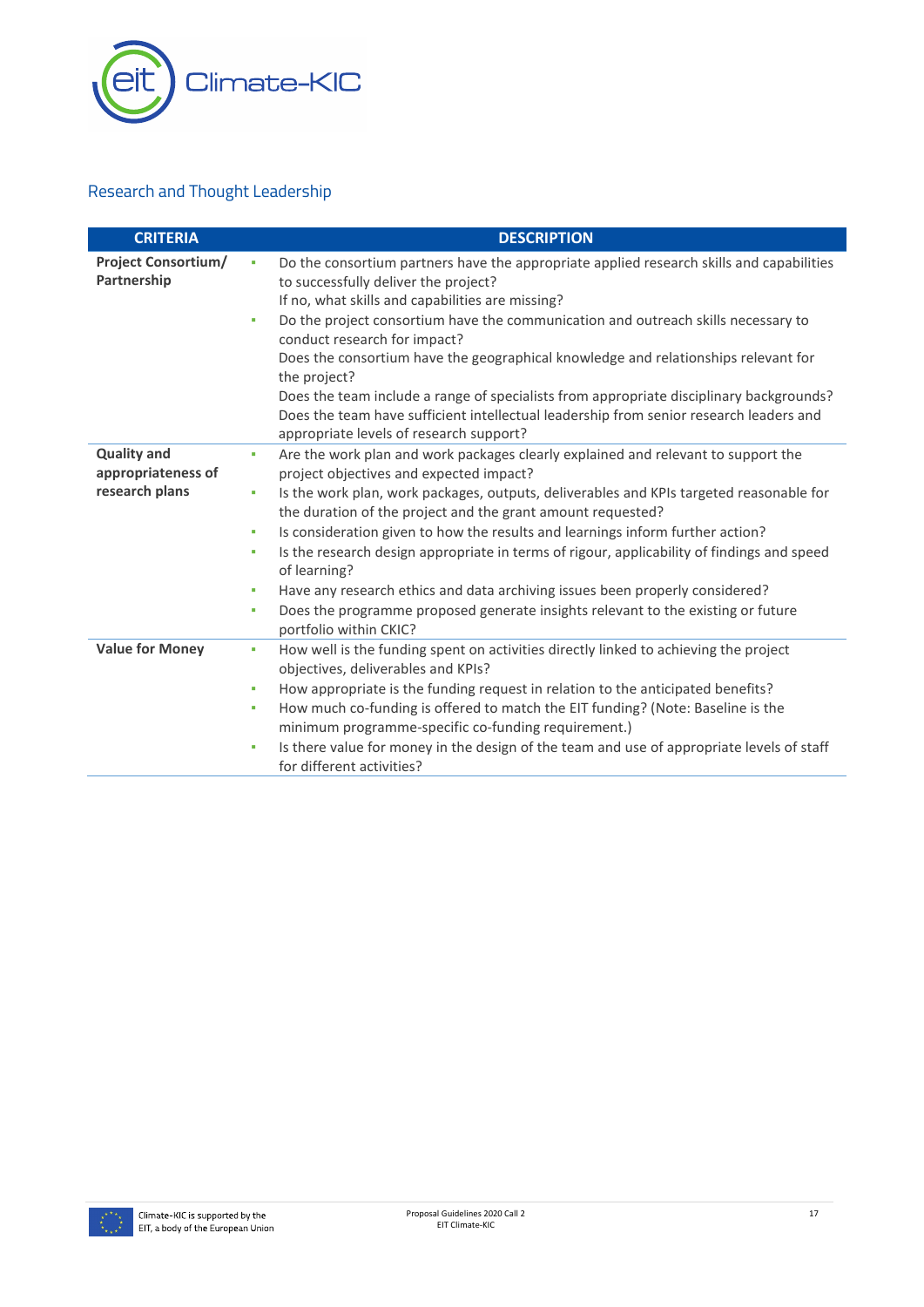

# Deep Demonstrations of Change

Deep Demonstration of Change will follow a one-stage submission scheme but will have a two-phase assessment process.

#### **First Phase Assessment Criteria**

|                                                                                            | The first phase assessment will be based on the following sections of Plaza and associated criteria:                                                                                                                                                                                                                                                                                                                                                                                      |
|--------------------------------------------------------------------------------------------|-------------------------------------------------------------------------------------------------------------------------------------------------------------------------------------------------------------------------------------------------------------------------------------------------------------------------------------------------------------------------------------------------------------------------------------------------------------------------------------------|
| <b>CRITERIA</b>                                                                            | <b>DESCRIPTION</b>                                                                                                                                                                                                                                                                                                                                                                                                                                                                        |
| <b>Project Summary -</b><br><b>Deep Demonstration</b><br>approach to systems<br>innovation | To what extent does the proposal respond to Deep Demonstration requirements<br>٠<br>for co-designers?<br>Does the proponent demonstrate an understanding of Deep Demonstration<br>٠<br>approach to systems innovation, design principles, choice, exploration and<br>discovery of new possibilities rather than running straight to solutions?<br>Does the proponent demonstrate an ability to work with and collaboratively<br>٠<br>though the Deep demonstrations methodology approach? |
| Skills/Capability/<br><b>Resource</b>                                                      | To what extent do proponents have the appropriate skills and capabilities to<br>٠<br>successfully contribute to co-designing Deep Demonstrations?<br>To what extent does the proponent engage organisations or stakeholders within<br>٠<br>the Deep Demonstration regions, industries or demand side actors?<br>To what extend does the proponent demonstrate growth mindset, adaptive<br>٠<br>decision making, cross-functional teamwork and intercultural communication<br>skills?      |
| <b>Portfolio Argument</b>                                                                  | Does the proposal provide a clear response on systems change?<br>٠<br>Does the proposal provide a clear narrative substantiating how and why the<br>٠<br>proposal contributes to EIT Climate-KICs Deep Demonstration portfolio thinking?<br>Is the proposal aligned with our Transformation, in Time strategy, and seek to<br>٠<br>effect change through innovation in one of or multiple Deep Demonstrations?                                                                            |

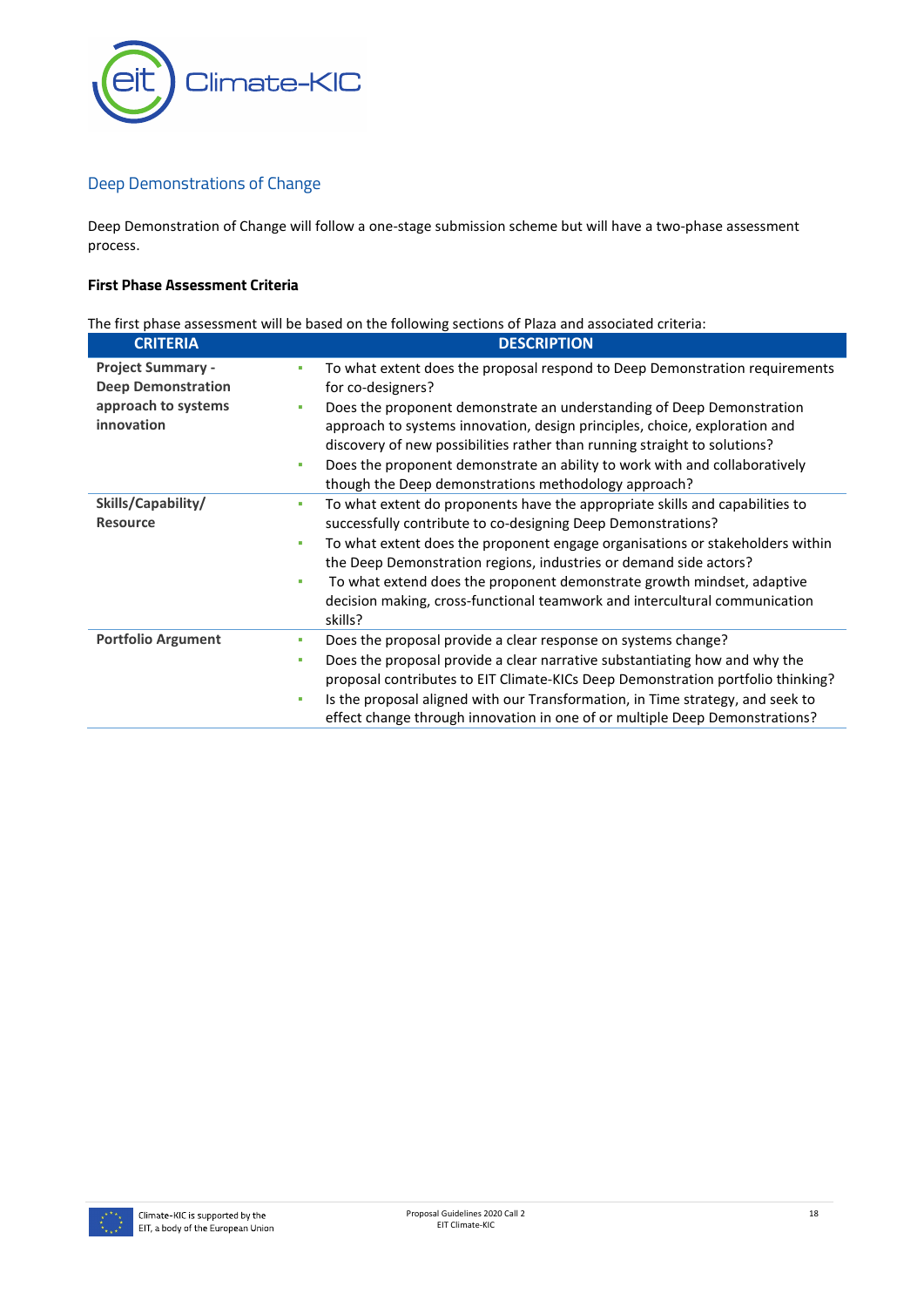

# Deep Demonstrations of Change

### **Second Phase Assessment Criteria**

# Submissions that pass the first phase will be assessed on the following criteria:

| <b>CRITERIA</b>              | <b>DESCRIPTION</b>                                                                     |
|------------------------------|----------------------------------------------------------------------------------------|
| <b>Ambition for impact</b>   | Does the proposal have a goal to lead to an acceleration in the system dynamics?<br>٠  |
| and systems                  | Does the proposal help grow a network of innovation relationships and<br>٠             |
| transformation               | connections with understanding of local needs and territories?                         |
| <b>Alignment to Deep</b>     | Does the proposal provide a clear narrative substantiating how and why it aligns<br>×. |
| <b>Demonstration</b>         | with the Deep Demonstration?                                                           |
|                              | Does the proposal meet the specific needs of the Deep Demonstration area?<br>٠         |
|                              | Does the proposal convey connections across the multiple Deep<br>٠                     |
|                              | Demonstrations?                                                                        |
| <b>Deep Demonstration</b>    | Does the proposal focus on learning impacts and alignment to impact goals?<br>٠        |
| diversity for insight        | Does the proposal provide capabilities for learning?<br>٠                              |
| generation                   | Does the proposal allow for multiple possibilities/perspectives?<br>٠                  |
|                              | Does the proposal build understand about barriers to innovation, potential<br>٠        |
|                              | multipliers, leverage points and transformation potential?                             |
| <b>Initiative Plan &amp;</b> | Are the work plan and work packages clearly explained and relevant to support<br>٠     |
| <b>Clarity of Outputs</b>    | the proposal objectives and expected impact?                                           |
|                              | Are the proposed outputs, deliverables and KPIs clearly stated and linked to the<br>٠  |
|                              | different work packages/initiative stages identified in the work plan?                 |
|                              | Is the work plan, work packages, outputs, deliverables and KPIs targeted<br>٠          |
|                              | reasonable for the duration of the proposal and the grant amount requested?            |
|                              | Is consideration given to how the results and learnings inform further action?<br>٠    |
|                              | Are key assumptions and risks presented clearly?<br>٠                                  |
| <b>Value for Money</b>       | How well is the funding spent on activities directly linked to achieving the<br>٠      |
|                              | proposal objectives, deliverables and KPIs?                                            |
|                              | How appropriate is the funding request in relation to the anticipated benefits?<br>٠   |
|                              | How much co-funding is offered to match the EIT funding? (Note: Baseline is the<br>٠   |
|                              | minimum programme-specific co-funding requirement.)                                    |
|                              | How high is the potential for the proposal to attract further capital/investment<br>٠  |
|                              | (beyond EIT-funding)?                                                                  |